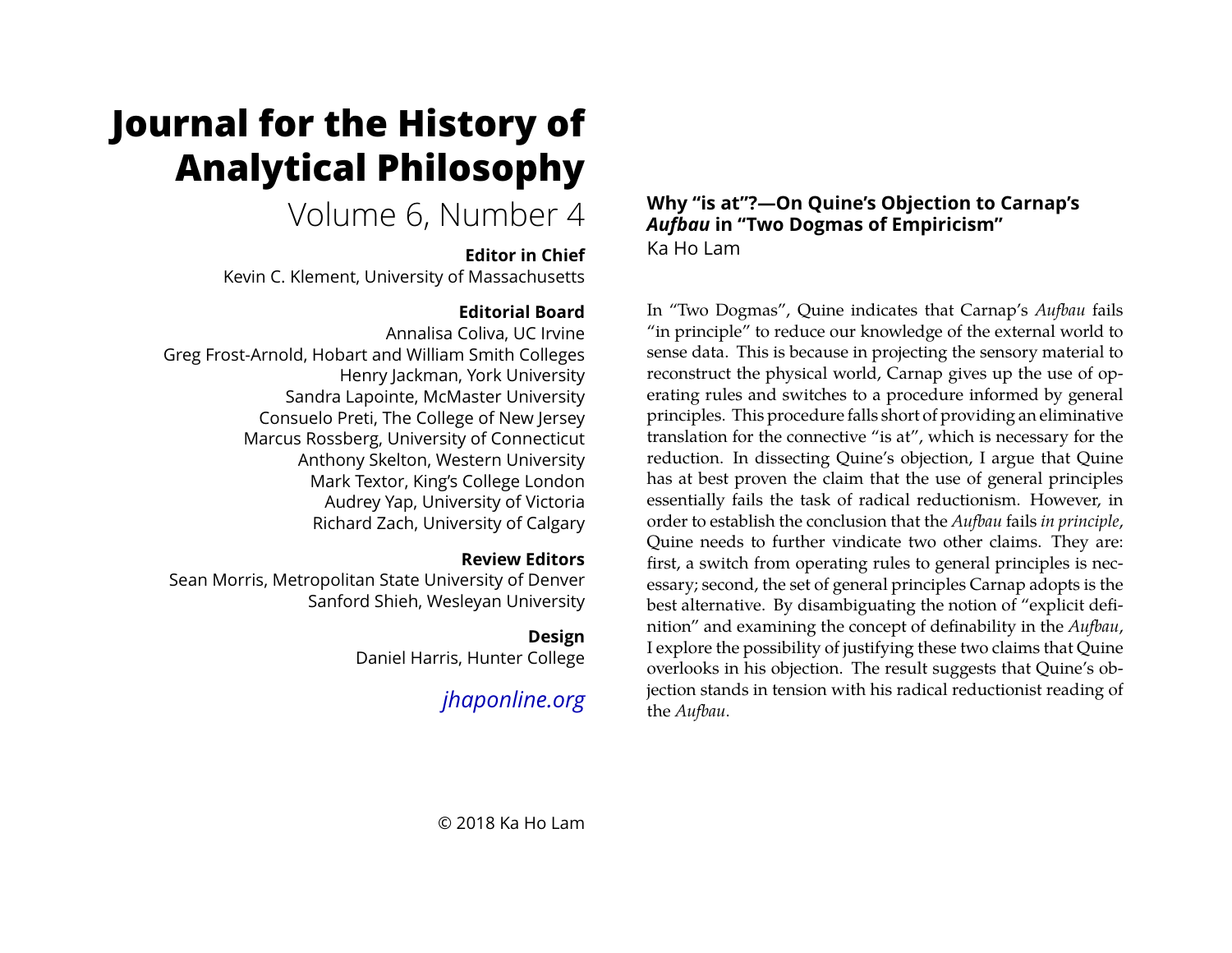#### **Why "is at"?—On Quine's Objection to Carnap's** *Aufbau* **in "Two Dogmas of Empiricism"**

Ka Ho Lam

#### **1. Introduction**

The early reception of Rudolf Carnap's *Der logische Aufbau der Welt* (*The Logical Structure of the World*, henceforth *Aufbau*) in the English-speaking world as a radical reductionist project can be traced back to two of its influential critiques that long predated the publication of the English translation of the book in 1967. These two critiques, both published in 1951, are Nelson Goodman's *The Structure of Appearance* and W. V. Quine's "Two Dogmas of Empiricism" (henceforth "Two Dogmas"). While both of them take the *Aufbau* as an attempt to answer the problem of the external world in the same vein as Russell—through reconstructing our knowledge of it from sense data—they pose different challenges to this radical reductionist enterprise. In *The Structure of Appearance*, Goodman argues that unless doubtful, extrasystematic assumptions are introduced, the *Aufbau* is doomed to failure. This is because the method of "quasi-analysis" Carnap employs in constructing *quality classes* is unable to fence itself off from two unfavorable conditions, namely those of "companionship" and "imperfect community". If these unfavorable conditions arise, the construction will yield either an incomplete or distorted picture of the structure of our elementary experience. Unfortunately, the *Aufbau* is not equipped with the machinery to even detect these unfavorable conditions. Nevertheless, Goodman remains positive towards the reductionist approach of the *Aufbau*. Since the current problem is due to the application of "quasi-analysis" motivated by a Gestaltist basis of elementary experience, the most straightforward solution is either to refine the technique of "quasi-analysis" or simply to adopt a different basis. Goodman opts for the latter in his own constructional system.[1](#page-1-0)

On the other hand, in "Two Dogmas", Quine singles out the *Aufbau* as the paradigm example of radical reductionism. According to Quine, the *Aufbau* embodies what he calls "the second dogma" of logical empiricism: in assuming that every meaningful statement "is held to be translatable into a statement (true

<span id="page-1-0"></span>1In fact, before *The Structure of Appearance*, Nelson Goodman and Henry Leonard already raise and tackle the problem of "imperfect community" by using a "calculus of individuals" they develop in their joint paper "The Calculus of Individuals and Its Uses" [\(1940\)](#page-22-0). As a footnote of the paper indicates, the paper was read before a joint meeting of the Association for Symbolic Logic and the American Philosophical Association in December 1936. Goodman and Leonard believe that this calculus will allow us to "deal efficaciously with certain relational properties which are often ignored or misunderstood, sometimes to the detriment of constructional undertakings like Carnap's *Logischer Aufbau der Welt*" [\(1940,](#page-22-0) 50). A full-scale application of this calculus to deal with both the problems of "imperfect community" and "companionship" can be found in Goodman's doctoral thesis *A Study of Qualities* (1941) (which was first published in revised form as *The Structure of Appearance*). Interestingly enough, as Cohnitz and Rossberg [\(2006\)](#page-22-1) suggest, it is unlikely that this technical innovation in Goodman's own constructional system was originally motivated by the *Aufbau*. This is because the idea of a calculus of individuals first appeared in Leonard's doctoral thesis *Singular Terms* (1930)—a time when both Leonard and Goodman, like the majority of the philosophical community in the English-speaking world back then, were probably not aware of the *Aufbau*. I am indebted to an editor of this journal for pointing this out to me.

Another attempt to refine the constructional technique can be found in [Lewis](#page-22-2)  $(1969)$ .

According to Carnap, the reason for adopting a solipsistic, phenomenal— "autopsychological"—basis in the *Aufbau* is to capture the "epistemic order" of objects in the external world (§64). Carnap alludes to the possibility of carrying out the construction on different bases, for instance, a physical one (§59) or a psychological one (§60). He indeed took the physical option seriously, as we can see in his correspondence with Schlick concerning the title of the *Aufbau*. For Carnap's correspondence with Schlick, see [Coffa](#page-22-3) [\(1991,](#page-22-3) 403), [Friedman](#page-22-4) [\(2007,](#page-22-4) 135) and [Neuber](#page-23-0) [\(2016,](#page-23-0) 100).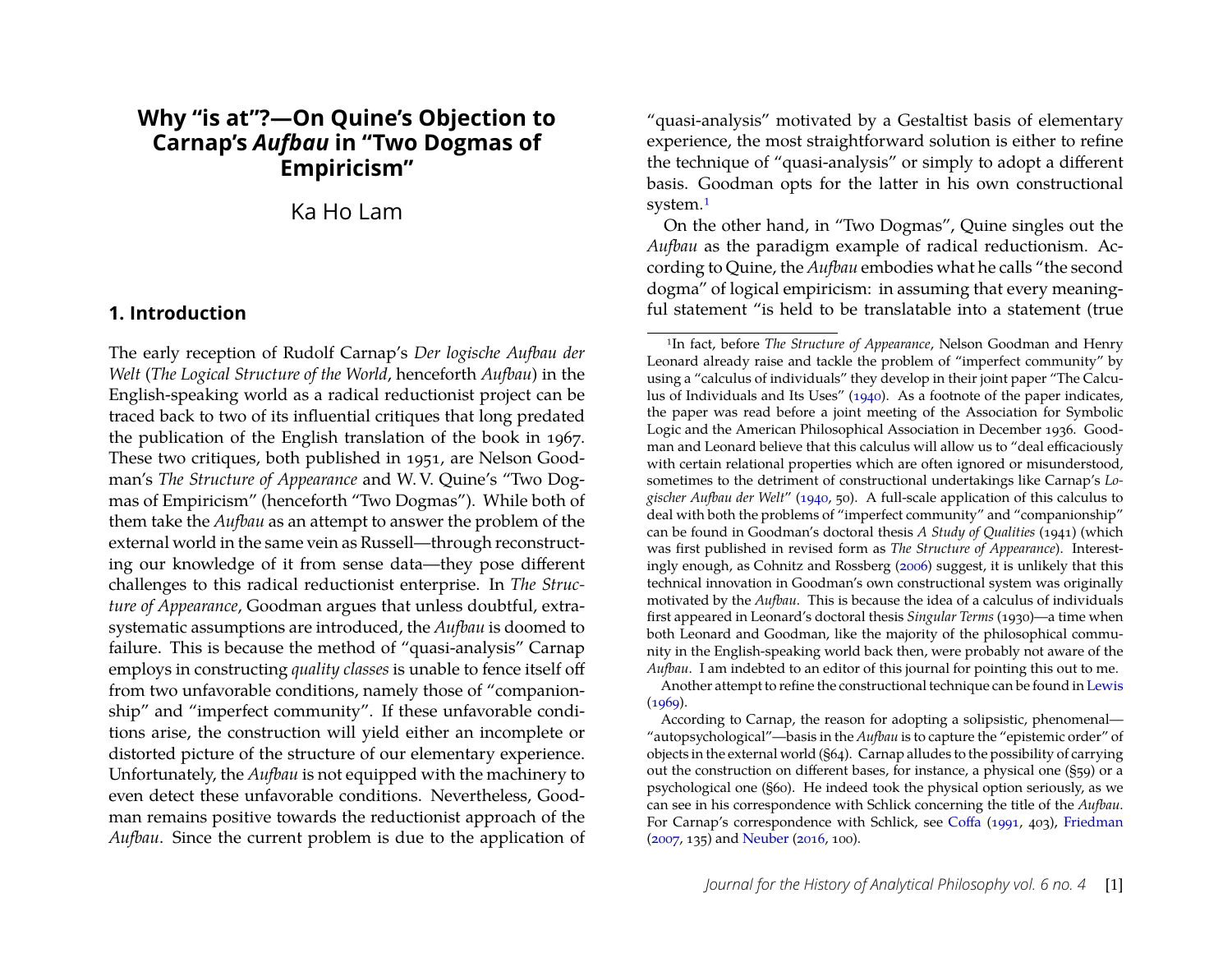or false) about immediate experience" [\(Quine 1951,](#page-23-1) 36), the *Aufbau* at the same time suggests that statements about the external world can be verified or confirmed in isolation from each other. Unlike Goodman's challenge, which focuses on the construction *within* the autopsychological domain, Quine's objection is directed at the assembling of the physical world from objects of the autopsychological domain, viz., cross-domains construction. Quine writes:

<span id="page-2-2"></span>Carnap did not seem to recognize, however, that his treatment of physical objects fell short of reduction not merely through sketchiness, but *in principle*. Statements of the form 'Quality *q* is at pointinstant  $x$ ;  $y$ ;  $z$ ;  $t'$  were, according to his canons, to be apportioned truth values in such a way as to maximize and minimize certain over-all features, and with growth of experience the truth values were to be progressively revised in the same spirit. I think this is a good schematization (deliberately oversimplified, to be sure) of what science really does; but it provides no indication, not even the sketchiest, of how a statement of the form 'Quality *q* is at *x*; *y*; *z*; *t*' could ever be translated into Carnap's initial language of sense data and logic. *The connective 'is at' remains an added undefined connective*; the canons counsel us in its *use* but not in its *elimination*. [\(Quine](#page-23-1) [1951,](#page-23-1) 37–38; emphasis added)

I am going to examine and evaluate Quine's objection in this paper. Two questions immediately come to the fore. First, an *interpretative* one: is radical reductionism an accurate characterization of the *Aufbau*? Second, an *argumentative* one: does Quine's objection successfully disprove the *Aufbau*, understood as a radical reductionist project? Critics have been predominantly occupied with the *interpretative* question, namely, whether or not the Quine-Goodman radical reductionist reading does full justice to the *Aufbau*. In the past few decades, the growing interest in the *Aufbau* has been revolving around the possibility of endowing it with a non-reductionist appraisal. The *argumentative* question is largely neglected.

This neglect, to a certain extent, is understandable. First, the argumentative question comes after the interpretative question.

If radical reductionism is a misinterpretation of the *Aufbau*, then the argument directed against its "radical reductionism" should perhaps be discarded as irrelevant. Second, it is unclear how seriously we should take Quine's objection, given that he retracted it 40 years later in "Two Dogmas in Retrospect". There he says that radical reductionism is merely "a straw man" in "Two Dogmas";[2](#page-2-0) the real target is moderate reductionism. This comment dims the importance of this objection in understanding Quine's own position in "Two Dogmas". Furthermore, critics in general agree that should the *Aufbau* be accepted as a radical reductionist project, Quine's objection is spot on. There does not seem to be room for dispute concerning the argumentative question. As Carnap eventually acknowledges, Quine is correct to point out that the method he employed to construct the physical world from individual's sense data "is different from the methods of concept formation used elsewhere in my book" [\(Carnap 1963,](#page-22-5) 19). In the Preface to the Second Edition of the *Aufbau*, Carnap writes:

<span id="page-2-3"></span>One of the most important changes is the realization that the reduction of higher level concepts to lower level ones cannot always take the form of *explicit definitions*; generally more liberal forms of concept introduction must be used. Actually, without clearly realizing it, I already went beyond the limits of *explicit definitions* in the construction of the physical world. For example, for the correlation of colors with space-time points, only *general principles*, but no clear *operating rules* were given (§127)[3](#page-2-1). [\(Carnap 1928/1969,](#page-22-6) viii; emphasis added)

Yet, the focus of this paper is the *argumentative question*. Although Carnap, in retrospect, came to terms with Quine's criticism, I believe that Quine's criticism misses the target—even if

<span id="page-2-0"></span><sup>2</sup>Notice that in claiming that radical reductionism is a straw man, Quine is not saying that radical reductionism is a misrepresentation of the *Aufbau*'s position, but a misrepresentation of his own target in "Two Dogmas".

<span id="page-2-1"></span><sup>&</sup>lt;sup>3</sup>The number preceded by the symbol "§" in the bracket refers to the section number in the *Aufbau*. For instance (§127) refers to section 127 of the *Aufbau*.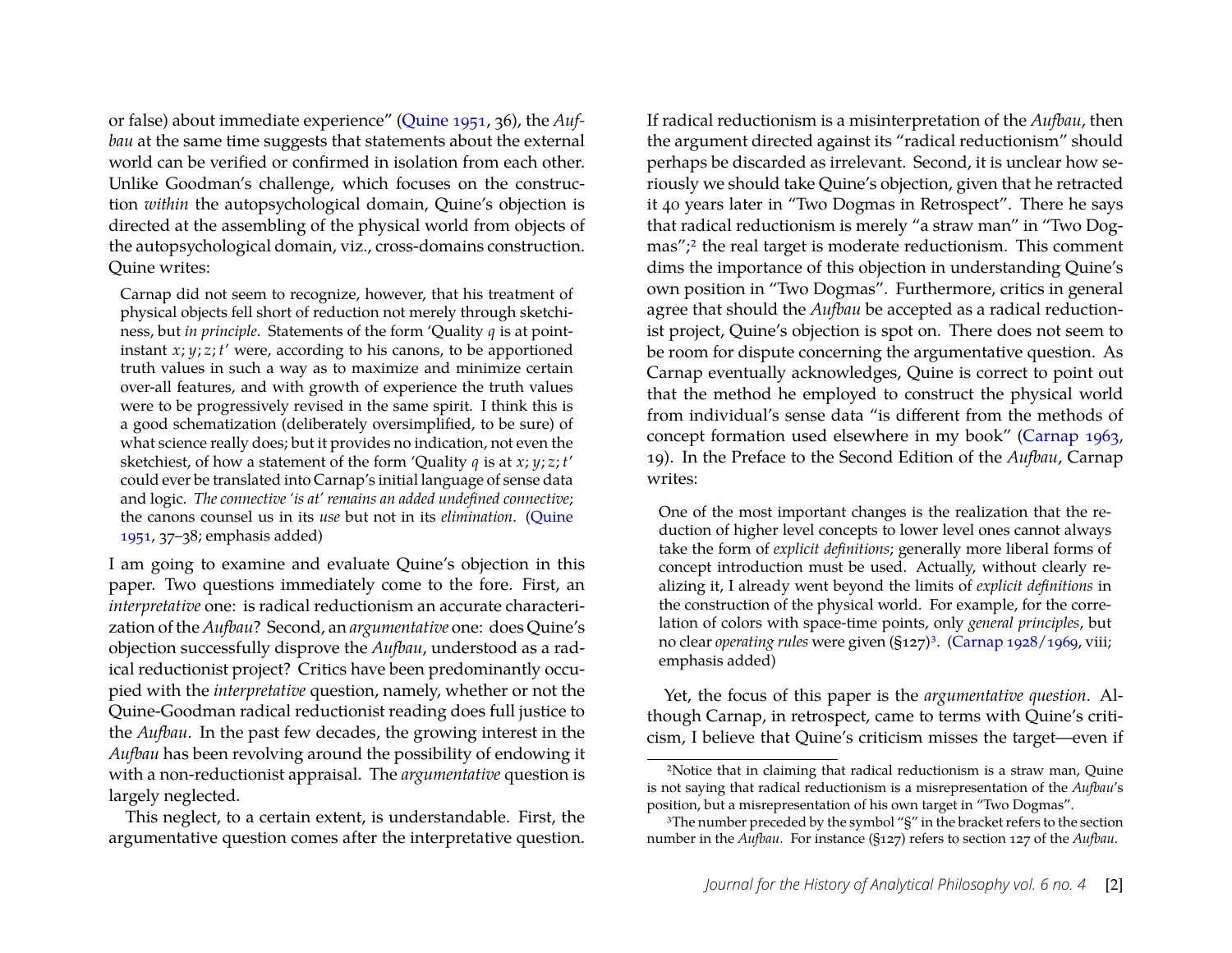we agree with Quine that radical reductionism is at the core of the *Aufbau*. Quine has at most established the claim that *those particular canons* adopted in the *Aufbau* fail "in principle" to provide the requisite translation for the physical connective "is at". But in order to refute radical reductionism and clear the ground for his confirmation holism, Quine needs to establish the claim that the *Aufbau itself* fails "in principle" to provide the translation. Quine does not distinguish these two claims.

Moreover, despite the fact that the *Aufbau* might merely be a scapegoat of radical reductionism in "Two Dogmas", it is mistaken to say that Quine did not take the objection seriously. Although he subsequently revised his views towards the analyticsynthetic distinction, as well as the holism he proposed in "Two Dogmas", Quine maintained the same objection to the *Aufbau* throughout his intellectual career. We can find similar complaints in his 1969 "Epistemology Naturalized",[4](#page-3-0) his 1995 *From Stimulus to Science*,[5](#page-3-1) and even in a short response to Keith Lehrer

<span id="page-3-1"></span>5Quine writes [\(1995,](#page-23-3) 13):

Carnap's construction of the sensory domain was strictly by definition, as far as it went, and he gave reason to believe that that job could be completed by further definition on the same basis. For the subsequent construction of the physical world, however, one could not hope to proceed purely by definition; for minimization requires us to go back and reconsider past spatial allocations of qualities in the light of later ones. We are given a canon of procedure, and a brilliant one, but not one that makes the theory of the external world translatable into the language of sense experience. That is too much to ask.

in 1999,<sup>[6](#page-3-2)</sup> to name a few. Even if Quine's objection does not succeed in disproving the radical reductionism of the *Aufbau*, it highlights the important fact that Carnap's treatment of physical objects in the *Aufbau* deviates from the mechanics set out for the whole construction. This deviation needs an explanation. As we will see below, an adequate explanation requires us to disambiguate the notion of "explicit definition" as well as to clarify the concept of definability in the *Aufbau*. (I will pick up these tasks in Sections [4](#page-8-0) and [5](#page-11-0) below.) These are key concepts in understanding the lifelong philosophical disputes between the two philosophers.

Last but not least, addressing the *argumentative question* and dissecting Quine's argument will shed new light on the *interpretative question*. As I will show, Quine's objection stands in serious tension with his radical reductionist interpretation of the *Aufbau*. Additionally, by drawing attention to Carnap's later responses to Quine's objection, I want to point out that not only Quine, but also Carnap himself, is puzzled about the objective of the *Aufbau*.

I am going to proceed as follows. In Section [2](#page-4-0) I will reformulate Quine's objection into an argument consisting of three different claims. In Section [3](#page-6-0) I will briefly describe the objective of the *Aufbau*. Then I will examine Quine's criticism of the *Aufbau* in "Two Dogmas". I will reconstruct Quine's argument as to why the canons or general principles Carnap substitutes for operating rules fail to provide the reductive translation for the connective "is at", which is the last of the three claims I put forward in Section [2.](#page-4-0) This involves two tasks. First, in Section [4,](#page-8-0)

<span id="page-3-0"></span><sup>4</sup>In "Epistemology Naturalized", Quine writes [\(1969,](#page-23-2) 76–77; original emphasis):

The fact is, though, that the construction which Carnap outlined in *Der* logische Aufbau der Welt does not give translational reduction either. It would not even if the outline were filled in. the crucial point comes where Carnap is explaining how to assign sense qualities to positions in physical space and time. These assignments are to be made in such a way as to fulfill, as well as possible, certain desiderata which he states, and with growth of experience the assignments are to be revised to suit. This plan, however illuminating, does not offer any key to *translating* the sentences of science into terms of observation, logic, and set theory.

<span id="page-3-2"></span><sup>6</sup>Quine writes [\(1999,](#page-23-4) 261):

Sense data were the traditional epistemological proving ground for natural science. Translation of science in to a language of sense data was accordingly seen as the way to justify science. Hence Carnap's *Logischer Aufbau der Welt*. It provided translation up to a point and then proceeded with counsels for rational reconstruction short of translation. But the reduction of science to sense data fails if the translation cannot be completed: and one sees clearly from the *Aufbau* that it cannot.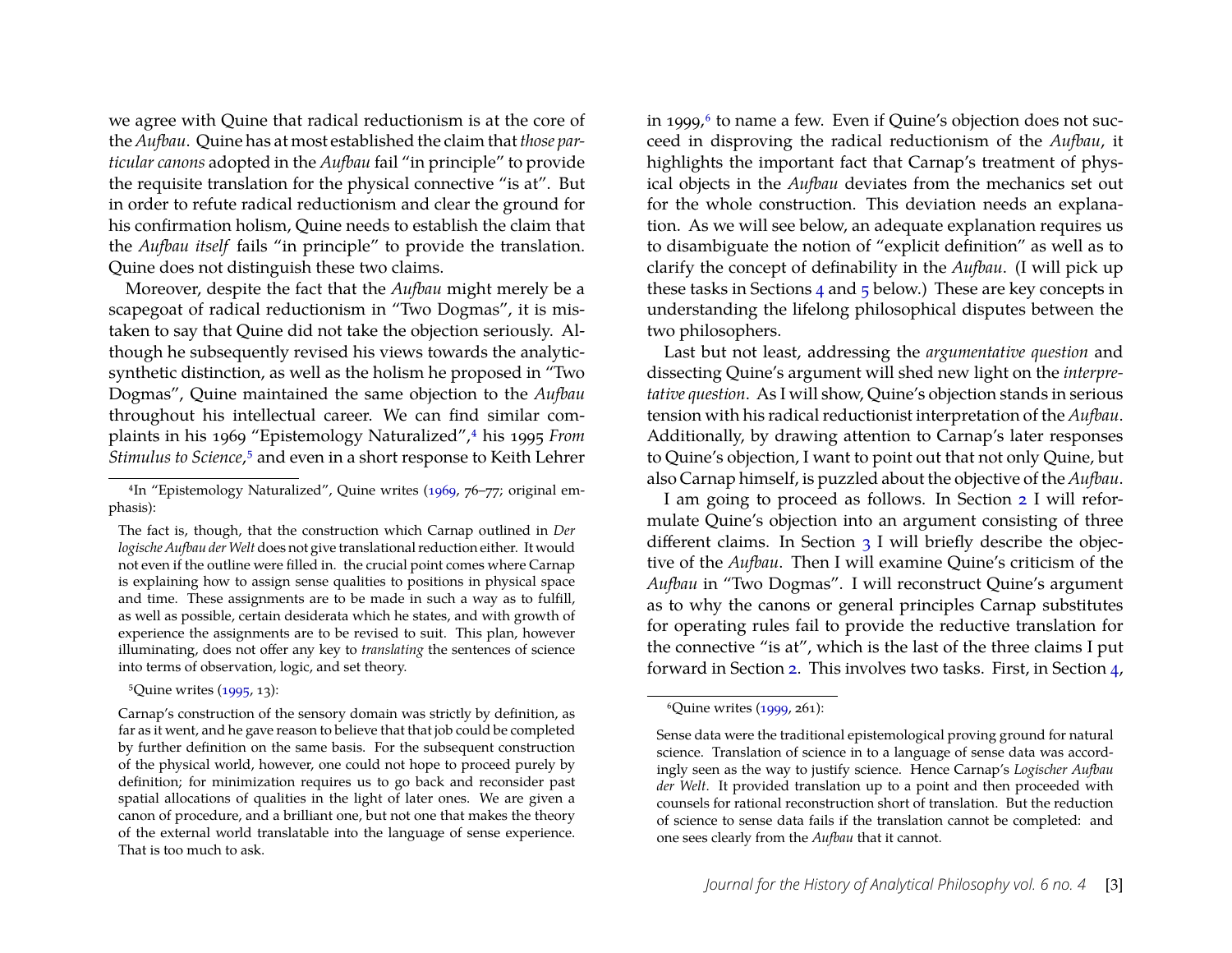I will disambiguate the notion of "explicit definition" (*explizite Definitionen*) in the *Aufbau*; then in Section [5,](#page-11-0) I will scrutinize the criteria of "explicit definition" in question. In Section [6](#page-15-0) I will examine the role of the canons or general principles in the *Aufbau*, with an attempt to vindicate the first and second of the three claims I put forward in Section [2,](#page-4-0) which I believe Quine has overlooked in his objection. In Section [7](#page-19-0) I will conclude with a few remarks on the interpretative question.

#### <span id="page-4-0"></span>**2. Breakdown of Quine's Objection: Three Claims**

According to Quine, logical empiricism has two untenable assumptions—what he calls the "two dogmas". The first assumption is the belief in the synthetic-analytic distinction. It suggests that while the truths of synthetic statements depend on the states of affairs in the world, the truths of analytic statements are grounded exclusively in their meanings, which are independent of matters of fact. The second assumption is reductionism. It is the conviction that every cognitively significant statement can be reduced to statement about individual's sense experience, and therefore be independently verified or confirmed.

The repudiations of these two dogmas result in respectively two new insights: first, "no statement is immune to revision" [\(Quine 1951,](#page-23-1) 40); and second, "our statements about the external world face the tribunal of sense experience not individually but only as a corporate body" [\(1951,](#page-23-1) 38). Together the two dogmas entail a more holistic as well as pragmatic epistemology—one that does not posit any unchangeable, sharp boundary between speculative metaphysics and natural science.

Unless one has already taken for granted the truth of the holistic epistemology, which is far from self-evident, Quine's denunciations of the two dogmas should be seen as attempts to justify his proposal of holism, instead of the other way round. The attack on the first dogma is directed at the fact that the synthetic-analytic distinction is explanatorily circular. The notion of "analyticity"

has to be expounded in terms of "synonymity", "necessity" or "linguistic rules" which are equally in need of clarification by "analyticity" itself.

Quine attacks the second dogma via attacking Carnap's *Aufbau*. As we can see from the very first passage quoted above (p. [2\)](#page-2-2), Quine believes that Carnap mistakenly entrusts the reduction of physical objects to certain "canons". These "canons" fail "in principle" to deliver the constructional definition necessary for the task (more on constructional definitions in the next section). Quine concludes that since the radical reductionism of the *Aufbau* fails, radical reductionism *per se* also fails.

The assumption in Quine's attack of the second dogma is clear: the *Aufbau* is not only a radical reductionist system, but also the best possible incarnation. This assumption is by no means trivial. It has two parts. First, compared to other radical reductionist systems, the *Aufbau* is the most promising; second, the current *Aufbau* is the best possible version—it cannot be further improved as a radical reductionist system. Since my focus is the *Aufbau* instead of radical reductionism, I will mainly focus on the second part of the assumption. Now if we put together Quine's objection and Carnap's retrospective comments I quoted above (p. [2\)](#page-2-3), then it becomes clear that what has gone wrong in the *Aufbau* is a substitution of "general principles" (or "canons") for "operating rules" in handling the reduction of physical objects.[7](#page-4-1)

<span id="page-4-1"></span><sup>7</sup>By "operating rules" here I am referring to operational definitions that allow one to define or translate a scientific predicate to "observable criteria" [\(Quine 1984,](#page-23-5) 124). We should pay attention to two points. (1) The "observable criteria" here should be understood as direct experiential or instrumental terms. Any indirect connection between theoretical terms and observational language is not accepted as a satisfactory "operating rule". This is to draw a sharp contrast between "operating rules" and "general principles". This reading complies with Bridgman's Operationism, which has a close connection with logical positivism. The crucial point is whether non-observational, theoretical terms can be fully defined by observational language. (2) These "operating rules" should also be carefully distinguished from the "operational rules" Carnap refers to when he suggests that the constructions in the *Aufbau*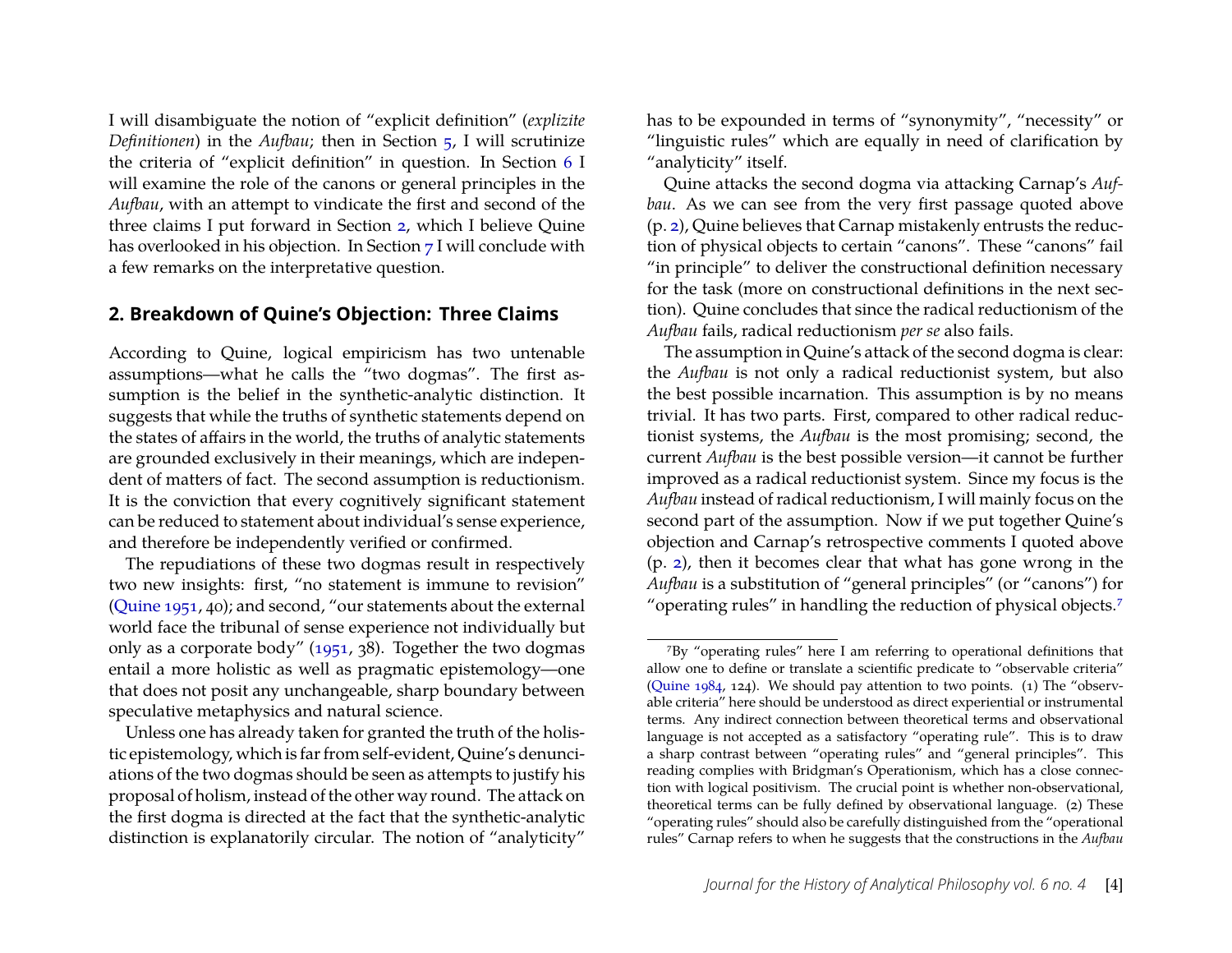Thus we can reformulate Quine's argument as follows:

- <span id="page-5-1"></span>(P1) A switch from the use of operating rules to the use of general principles is necessary for the reduction of physical objects.
- <span id="page-5-2"></span>(P2) The set of general principles adopted by the *Aufbau* is the best possible set of general principles for the reduction of physical objects.
- <span id="page-5-0"></span>(P3) The set of general principles adopted by the *Aufbau* fails *in principle* for the reduction of physical objects.
- (C) The *Aufbau* fails *in principle* (for the reduction of physical objects).

The reformulation incorporates the second part of the assumption I have just mentioned—since Quine is not just claiming that the *Aufbau* fails, but that it fails *in principle*.

And in order to show that the *Aufbau* fails *in principle*, it is necessary for Quine to demonstrate that, within the boundary of radical reductionism, no revision of the *Aufbau* can redeem its fault. Quine has drawn attention to the fact that the particular set of canons Carnap adopts for the *Aufbau* is problematic, i.e., [\(P3\);](#page-5-0) but this is certainly not sufficient to establish the conclusion that the *Aufbau* fails *in principle*. What Quine needs to prove in addition is that the adoption of *this* particular set of canons is inevitable, and this is what  $(P_1)$  and  $(P_2)$  are supposed to justify. All three claims are indispensable.<sup>[8](#page-5-3)</sup>

<span id="page-5-3"></span> $8\overline{\text{As}}$  we will see later, Quine's argument can actually do without [\(P2\),](#page-5-2) given that it is the use of general principles *per se* instead of any particular set of gen-

In what follows, I will first reconstruct Quine's argument for [\(P3\),](#page-5-0) which is anything but clear in "Two Dogmas". Then, by examining  $(P_1)$  and  $(P_2)$ , I will show that there are two readings of why a switch from the use of operating rules to general principles is inevitable. However, one way or the other, Quine's objection is uncharitable to the *Aufbau*.

Two disclaimers. First, my rebuttal of Quine's objection does not gamble on the hope that the *Aufbau* may not be the best possible version of radical reductionism, thus a better version may survive Quine's criticism. Again, it is doubtful whether or not the *Aufbau* should be understood as a radical reductionist project [\(Friedman 1987;](#page-22-7) [Richardson 1998;](#page-23-6) [Creath 1982\)](#page-22-8). My focus is on the *Aufbau* itself, not radical reductionism. By breaking down Quine's objection into three different claims, I attempt to demonstrate that Quine's objection does not give the *Aufbau* a fatal blow. This is because proving that *those* canons adopted in the *Aufbau* necessarily fail the reduction of physical objects does not amount to proving that the *Aufbau itself* necessarily fails the reduction of physical objects, unless we take *those* canons as essential to the *Aufbau*. But if this is the case, then perhaps it would be more reasonable for us to give up the radical reductionist reading, for the switch from "operating rules" to "general principles" is exactly what defies radical reductionism. More will be said on this *interpretative* issue when I discuss [\(P1\)](#page-5-1) and [\(P2\)](#page-5-2) in Section [6.](#page-15-0)

Second, in demonstrating the deficiency of Quine's objection, I do not attempt to rescue the *Aufbau* as a radical reductionist project (or radical reductionism itself). Upon realizing the flaw of radical reductionism, Carnap has already shifted towards a more liberal and holistic approach towards scientific knowledge in the 1930s, not long after the publication of the *Aufbau*. As he points out in the above passage (p. [2\)](#page-2-3), this is because "reduction cannot

are given in four different languages (§§8, 95). The latter, "operational rules", belong to "language of fictitious constructive operations", in which "construction is envisaged as a rule for a constructive operation." These "operational rules" are merely one of the three translations of the proper language of the system, namely, the language of logistics. [Friedman](#page-22-4) [\(2007,](#page-22-4) 143–44) points out that such operating rules are the idealistic counterpart of the realistic translation of the constructional rules. They are therefore irrelevant to my discussion of "operating rules" understood as *explicit definitions* (understood narrowly) in this paper. I will give a detailed account of explicit definitions in Section [4.](#page-8-0)

eral principles that is responsible for the shortcoming of the *Aufbau*. However, as I will also explain later, the reason for Carnap choosing *that* particular set of general principles in the *Aufbau* is crucial for us in understanding why Quine's objection is problematic.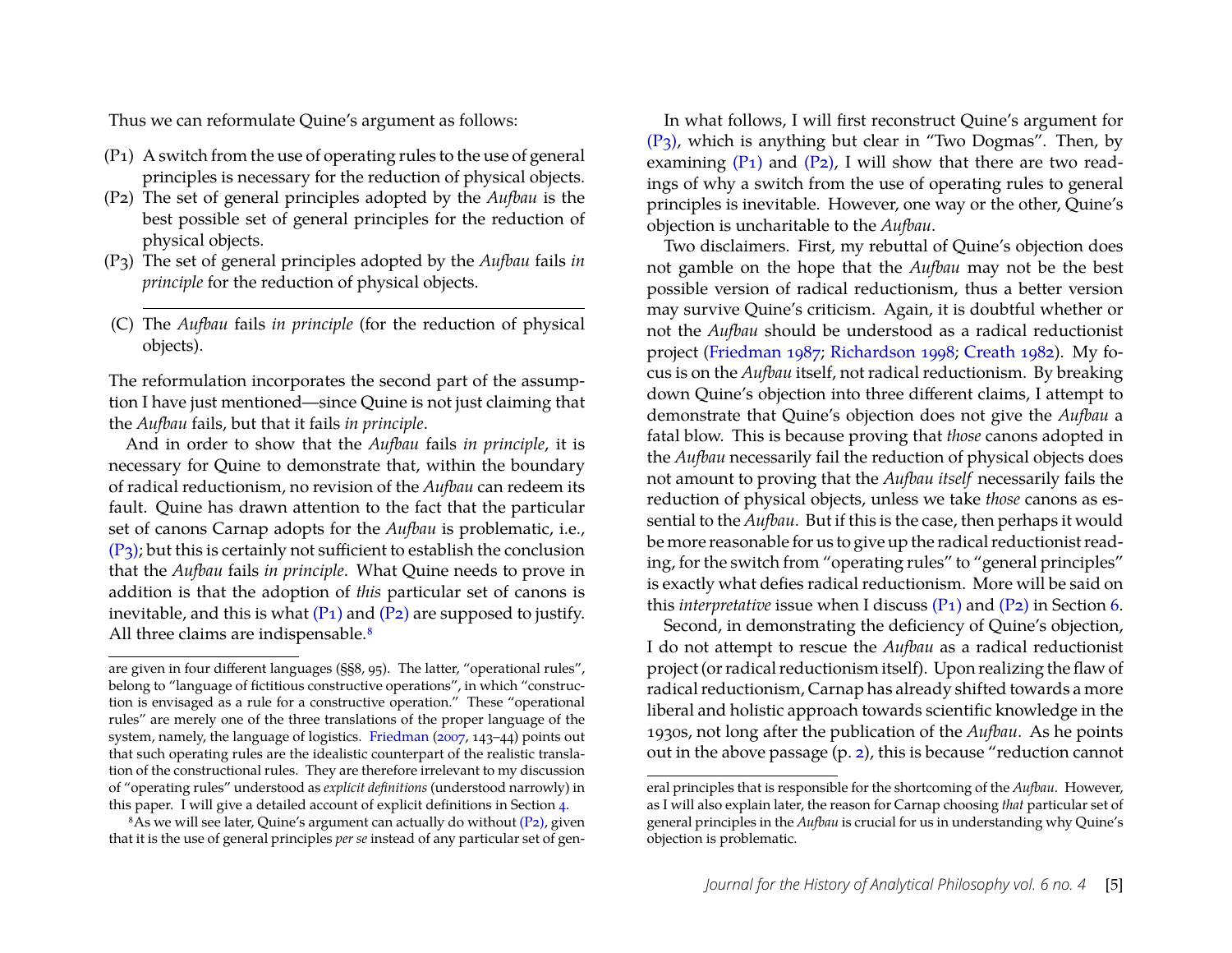always take the form of explicit definition". Thus it does not seem appropriate to ask, whether Carnap would have worked out the solution within the "limits", if Carnap has tried hard enough. As Quine would say, "[t]hat is too much to ask" [\(Quine](#page-23-3) [1995,](#page-23-3) 13).

Yet, if I am correct that Quine's objection does not fully disprove the *Aufbau*'s radical reductionism, then Carnap's response to the objection may be mistaken as well. As Carnap confesses, he did not realize at the time of the *Aufbau* that he had trespassed the limit of "explicit definition" in the treatment of physical objects. Clearly here Carnap is alluding to the switch from operating rules to general principles. This raises an intriguing question: what did Carnap not realize? Is it the fact that there is a switch of procedures? Or, Carnap actually knew that there is a switch of procedures, but he failed to realize that such a switch is illegitimate in the context of the *Aufbau*, i.e., that it goes beyond the limit of explicit definition? Both Quine's objection and Carnap's response seem to suggest that the switch itself is overlooked; but as I will show towards the end of this paper, textual evidence in the *Aufbau* suggests otherwise. Answering this question will allow us to get a better picture of Carnap's own understanding of the *Aufbau's* objective.

#### <span id="page-6-0"></span>**3. The** *Aufbau***'s Reductionism**

To understand the reductionism of the *Aufbau*, we need to understand its notion of "construction". As Quine lauded on one occasion:[9](#page-6-1)

Russell had talked of deriving the world from experience by logical *construction*, but his *constructions* were sketchy and slight. Carnap, in *Der logische Aufbau der Welt* (1928), set himself to the task in earnest. (Quoted in [Creath 1990,](#page-22-9) 456)

As Carnap admits, the new logic Russell and Whitehead developed allows him to tackle the "questions of epistemology"— "questions of the *reduction* of cognitions to one another" [\(1928/1969,](#page-22-6) xvi; emphasis added). The *Aufbau* thus upholds "the supreme maxim in scientific philosophizing" Russell puts forward in "The Relation of Sense-Data to Physics" [\(1914\)](#page-23-7) and "Logical Atomism" [\(1924\)](#page-23-8): "Wherever possible, logical constructions are to be substituted for inferred entities".[10](#page-6-2) These "inferred entities", according to Carnap, are by and large existing concepts resulting from "unreflected and spontaneous develop-ment" [\(1928/1969,](#page-22-6) v). By re-constructing them with materials with which we are better acquainted, namely our sense data, we can gain better insight into our cognition and secure a firm ground for scientific knowledge. Thus the epistemic task of constructing the external world aims at its possible "reduction" to our sense data.[11](#page-6-3)

While Russell speaks of those "inferred entities" as "logical fictions", we should be careful that the constructional enterprise of the *Aufbau* carries no ontological connotation: what is being reduced is neither unreal nor less "real" than what it is being re-

<span id="page-6-1"></span><sup>9</sup>This line appears in a letter dated 21 January 1963, in which Quine replied to Ernest Moody's request for "a letter giving your estimate of Carnap's life achievement as a philosopher, and of the significance of his work as an influence on the work done in philosophy during the past thirty years", with an eye to have UCLA honor Carnap [\(Creath 1990,](#page-22-9) 456).

<span id="page-6-2"></span><sup>10</sup>To what extent Carnap is attempting in the *Aufbau* to answer Russell's problem of the external world is a controversial issue. On one hand, critics such as [Friedman](#page-22-7) [\(1987\)](#page-22-7) and [Richardson](#page-23-6) [\(1998\)](#page-23-6) argues that the *Aufbau* should be understood as grounded in neo-Kantian philosophy. In a recent paper, [Richardson](#page-23-9) [\(2016\)](#page-23-9) suggests that the *Aufbau* is embedded in the German epistemological context of that time, which is best represented by the philosopher and psychologist Karl Gerhards' "Der mathematische Kern der Außenweltshypothese". On the other hand, Pincock [\(2002;](#page-23-10) [2009\)](#page-23-11) also rejects the "received view" of Quine and Goodman; but maintains at the same time that the *Aufbau* is a genuine Russellian project—except that we have to be careful about which Russellian project we are talking about. Since my target is Quine's objection to the *Aufbau*, my argument will proceed along the lines of the "received view" of Quine and Goodman.

<span id="page-6-3"></span><sup>&</sup>lt;sup>11</sup>This is not to suggest that construction is merely analysis or reduction in reverse, or vice versa. For a detailed discussion, see [Linsky](#page-22-10) [\(2016\)](#page-22-10).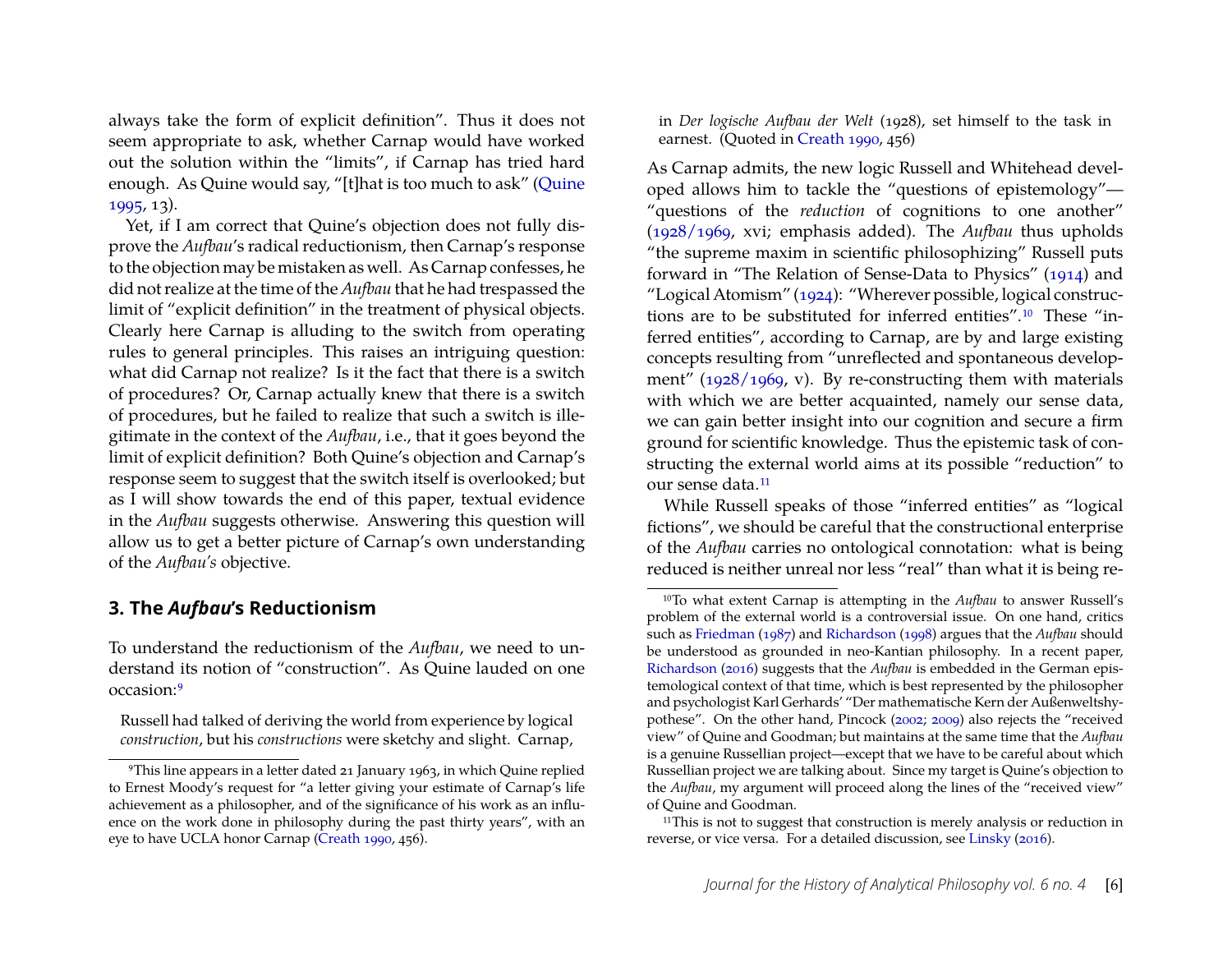duced to. The reduction is conceptual in nature. When Carnap speaks about the reducibility of "objects", he is focusing on their epistemic aspect. The conviction is that every cognitively significant statement can be reduced to a statement about one's immediate experience, namely the verification condition of the original statement. What cannot be reduced as such, with the exception of analytic statements, is unverifiable and therefore meaningless. This is because although analytic statements are devoid of empirical content, their truth-values are determined exclusively by the meanings of their words. The legitimacy of a concept, object, or statement thus depends on its reducibility. This spells out Carnap's anti-metaphysical stance: debates in metaphysics, for example, between realists and idealists, are meaningless for they essentially boil down to "metaphysical statements" that are neither analytic nor reducible to empirically verifiable statements.

According to Carnap, to say that *a* can be *constructed* from *b* and *c* is to say that *a* is in principle *reducible* to *b* and *c*. And to say that an object *a* is *reducible* to *b* and *c* is to say that all statements about *a* can be translated into statements exclusively about *b* and *c* (§35). Thus to *construct a* from *b* and *c*, what we need is a *constructional definition* that ordains how statements in which *a* occurs should be translated into statements in which *b* and *c* have completely replaced *a*—statements where *a* is eliminated. In this regard, the *Aufbau* can be viewed as "a system of definitions" [\(Creath 1982,](#page-22-8) 386). It translates every linguistic expression standing for higher-order objects to expressions referring only to objects at the most basic level, whether directly or indirectly via a chain of definitions.

In the *Aufbau*, lexicons at the basic level, viz., the autopsychological domain, are not only confined to terms of sense data but also include notations of elementary logic and set theory. Carnap further reduces all the objects of this domain into one single relation, namely *recollection of similarity* (*Rs*) between *elementary experiences* (*Erlebnisbestandteil* or *erlebs*), which are the primary, "given" "experiences themselves in their totality and undivided unity" taken at an instance (§67). In short, the goal of the *Aufbau* is to rewrite every empirical concept ultimately in terms of *Rs*.

For Quine, this initial operation of the *Aufbau*, which deals with the construction of objects within the autopsychological domain, is promising. From §108 to §121, Carnap proceeds step by step from *Rs* to provide constructional definitions for various relations, classes, and concepts in terms of *Rs*, notations of elementary logic and simple set theory. These constructions include: *part identity*, *similarity circles*, *quality classes*, *senses*, etc.

Once the construction of these objects at the basic level is completed, Carnap proceeds to "project" them outwards to reconstruct the physical world (§§126–27). Quine finds that Carnap, at this "especially important step in the constructional system" (§94), departs from his preceding procedure. Instead of providing any constructional definition as he does for the autopsychological objects, Carnap instructs the construction of the physical world with twelve general principles, or canons. Quine's worry is that these canons are unable to fulfill *Aufbau*'s goal of radical reductionism. More specifically, at this stage Carnap has to assign the two-dimensional sensory quality to the four-dimensional "world points". The corresponding reduction requires Carnap to translate the statement "quality *q* is at *x*; *y*; *z*; *t*", which is supposed to stand for the state of affairs in the physical world, into statement about one's immediate experience. Now "quality *q*", as an autopsychological object, has been defined previously; $12$ and the quadruple "*x*; *y*; *z*; *t*" is merely basic logistic notation. What Carnap needs to take care of is the connective "is at". But the canons only offer us a general outline of how to assign "quality  $q''$  to "x;  $y$ ;  $z$ ;  $t''$ ; no definition for the connective "is at" is given. Without the definition, the connective "is at" cannot be eliminated or translated "away"; the whole project of reduction is halted at this step.

<span id="page-7-0"></span><sup>12</sup>*Color*, having been defined in §112, is used for an illustration in the *Aufbau*.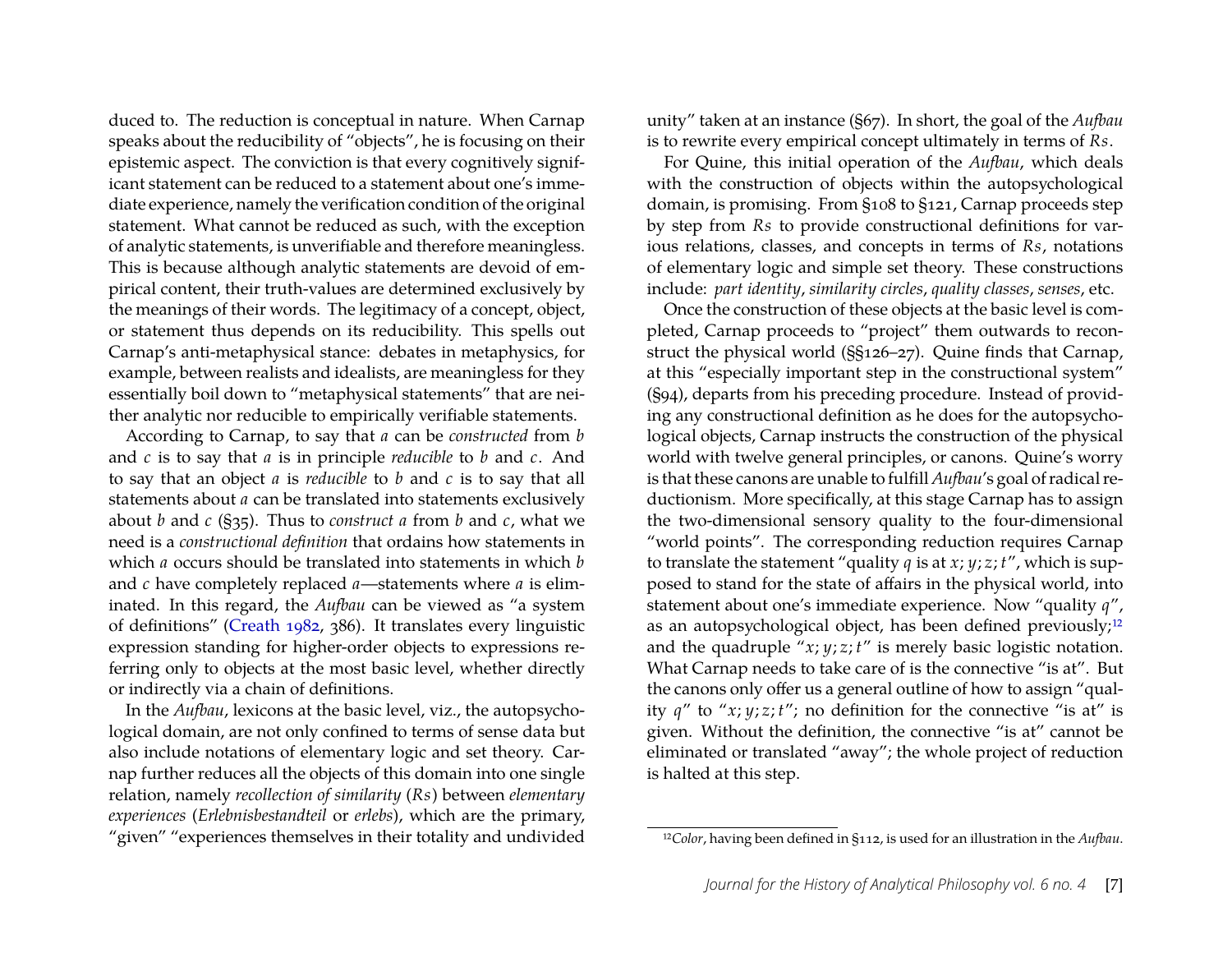#### <span id="page-8-0"></span>**4. "Explicit Definition" vs. "Definition In Use"**

In this section I am going to examine  $(P_3)$ , the claim that those canons adopted in the *Aufbau* fail "in principle" to provide an adequate definition for the physical connective "is at". We have just seen that Quine is dissatisfied with the fact that the physical connective "is at" in the statement "quality *q* is at  $x, y, z, t$ " remains undefined. The *Aufbau* provides no "operating rules" (to borrow Carnap's phrase) that inform us how this connective can be translated into the language of sense data and logic.

Here it would be helpful to separate two closely connected questions. First, in what sense the *Aufbau* fails to provide a definition of the connective? And second, in what sense the *Aufbau* fails *in principle* to provide a definition of the connective? The first question requires us to find out what *kind* of definition is missing here. The second question asks us to examine what *criteria* this kind of definition has to satisfy.

To answer the first question, let us again look at the passage from the Preface to the Second Edition of the *Aufbau* I quoted earlier on (p. [2\)](#page-2-3). In confessing, "without clearly realizing it, I already went beyond the limits of *explicit definitions* in the construction of the physical world", Carnap suggests that what we need here is an "explicit definition" for the connective "is at". If we take "explicit definition" as the abbreviations of already understood terms, or in Quine's words "the introduction of novel notations for purposes of sheer abbreviation" [\(1951,](#page-23-1) 26), then it is undeniable that the *Aufbau* provides no such term-to-term abbreviation for the connective "is at". Unlike those autopsychological objects such as *The Basic Elements* (*elex*), *Part Similarity* (*Ps*), etc. of which constructional definitions are provided one by one from §108 to §121, there is no "explicit definition" for the connective given in the same manner, viz., in the form "Construction: *is at*  $=_{Df}$  . . . . . . . . . ". We find no phenomenal term-to-term translation for the physical connective "is at" in the *Aufbau*.

However, it would be reckless to ask for such an "explicit definition" for the physical connective "is at" here. First, in discussing the second dogma (reductionism), Quine is targeting the presumption that each *statement* can be individually verified or confirmed in isolation. The focus has shifted from term-toterm to statement-to-statement translation. And the latter does not require a term-to-term translation of each meaningful component in the statement. Thus an "explicit definition" in the sense of term-to-term translation is not necessary here. Quine may only be complaining that Carnap does not provide any adequate translation scheme for reducing statements containing the physical connective "is at" into statements containing only phenomenal vocabularies.

Second, and more importantly, a closer look suggests that the notion of "explicit definition" is indeed ambiguous in the *Aufbau*. Clarifying the two different senses of "explicit definitions" as well as their respective roles in the *Aufbau* will allow us to understand in what sense an adequate definition of the connective "is at" is missing.

According to Carnap, two different types of definition are responsible for the task of logical construction in the *Aufbau*. They are *explicit definitions* (*explizite Definitionen*) and *definitions in use* (*Gebrauchsdefinition*). The former define objects by *explicitly indicating* them; the latter deal with "quasi-objects" that cannot be so indicated—they have no meaning in isolation but only *in use*  $(S<sub>38</sub>)$ .

Nonetheless, we should be careful that whether an object can be indicated explicitly is not an absolute matter, it depends on what semantic resources are available. In fact, these two different kinds of definition can be given to the same object simultaneously in most cases.[13](#page-8-1) The illustrations in the *Aufbau* suggest that whether a definition is *explicit* or *in use* depends ultimately

<span id="page-8-1"></span><sup>&</sup>lt;sup>13</sup>The exceptions are objects in the most basic or lowest domain. They cannot be given any definition in use because such a definition, as we will soon see, necessarily reduces objects from one domain to objects in a lower domain.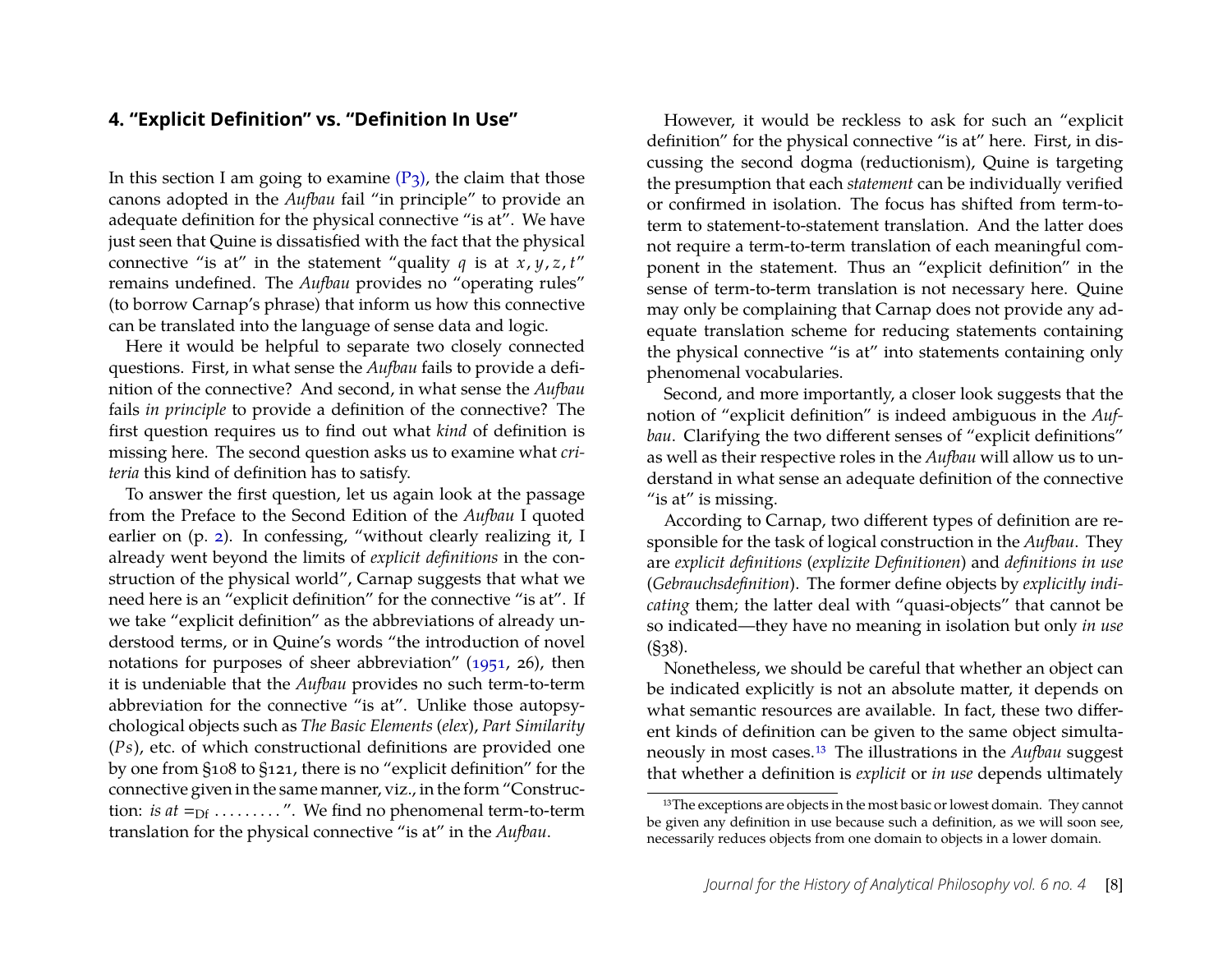on whether or not the objects being referred to by the defined and defining terms are of the same order. It is only when we use objects of the same order to provide a definition that we can *explicitly* indicate what we try to define. For instance, defining a cardinal number by other numbers and basic mathematical operations is counted as an explicit definition (§39); on the other hand, defining a cardinal number in terms of equinumerosity results in a definition in use (§40).

Consider the cardinal number 5. An explicit definition would be given in the form of "5 = df 4 + 1" (together with "4 = df  $3 + 1''$ , " $3 = df \ 2 + 1''$ , " $2 = df \ 1 + 1''$ ). This is because objects being referred to in the definition, i.e., objects being referred to on both flanks of " $=_{df}$ ", are all of the same order—they are numbers and an operation that takes numbers as arguments. At the same time, the cardinal number 5 can also be given a *definition in use* when it is being defined in terms of equinumerous sets. The objects that are presumed to define the number 5 are sets, which occupy a lower order compared to the object being defined, viz., the number 5. In this regard, the number 5 is being seen as a *class* of equinumerous sets, occupying a higher order. This example suggests that in the *Aufbau*, *explicit definitions* are responsible for intra-domain translations, as they aim to identify an object by other objects in the same domain; on the contrary, *definitions in use* are responsible for inter-domain translations, as they intend to map objects in one domain to objects in another domain. In the case of definitions in use, the thing being defined is a "quasi-object" *relative to* the defining objects (§§27, 33, 34). This is because the former is not an object in the strict sense, *from the standpoint of the latter*.

However, as Carnap advises, we should be careful that the distinction between these two types of definition is not always clear.[14](#page-9-0) For example, defining prime numbers with numbers and

multiplication appears only to be *explicit* due to the grammatical form of the definition. Indeed, it is a case of definition in use (§39). Unlike defining a cardinal number in terms of addition and other numbers as we have seen in the previous paragraph, the term "prime numbers" denotes a *class* of numbers instead of an actual number. Thus it is in the same vein of defining a cardinal number in terms of equinumerosity, where the cardinal number is being regarded as a *class* of equinumerous sets.

It will be helpful to consider Russell's account of definite descriptions as an example of *definition in use*, in order to gain a better understanding of how a definition in use or contextual definition is *syntactically* different from an *explicit definition*.[15](#page-9-1) Given its definite article and the grammatical rules, a definite description appears as a genuine logico-grammatical object. However, in Russell's analysis, a definite description "*the F*" is taken as an incomplete symbol. Unlike a logically proper name such as "I" or "this", a definite description does not stand for any object by itself. The term acquires its semantic value only when it is being *used* in the *context* of a complete sentence. Such a sentence, in the form of "*the F is G*", is analyzed as a propositional function:

<span id="page-9-2"></span>(f) 
$$
\exists x (Fx & \forall y (Fy \rightarrow x = y) & Gx)
$$

inition in use" has no connection with Russell's conception of "contextual definition"; on the contrary, it aligns with what Russell and we would call "explicit definition". Coffa's reason seems to focus on Carnap's elucidation of the case of understanding the definition of a prime number as "a natural number [that] has only 1 and [itself] as divisors" as a definition in use, despite its explicit definition outlook. However, Coffa overlooks the fact that Carnap indeed intends his notion of "definition in use" to be understood as a kind of "explicit definition"—contra to Russell's understanding of implicit definition (§39). Similarly, [Leitgeb](#page-22-11) [\(2011\)](#page-22-11) seems to have confused the two types of definition when he suggests that the use of "definition in use" will be allowed in his new *Aufbau*.

<span id="page-9-1"></span>15Carnap also points out in the *Aufbau* that another case involving *definition in use* would be *relations*—propositional functions having more than one argument place. A relation is thus a quasi-object relative to its relata. And the symbol of a relation will stand for its extension, i.e., a set of ordered pairs (triples, quadruples, quintuples. . . ) (§34).

<span id="page-9-0"></span><sup>14</sup>Coffa avers that Carnap's treatment of contextual definition is "hopelessly confused" [\(Coffa 1991,](#page-22-3) 221). He maintains that Carnap's application of "def-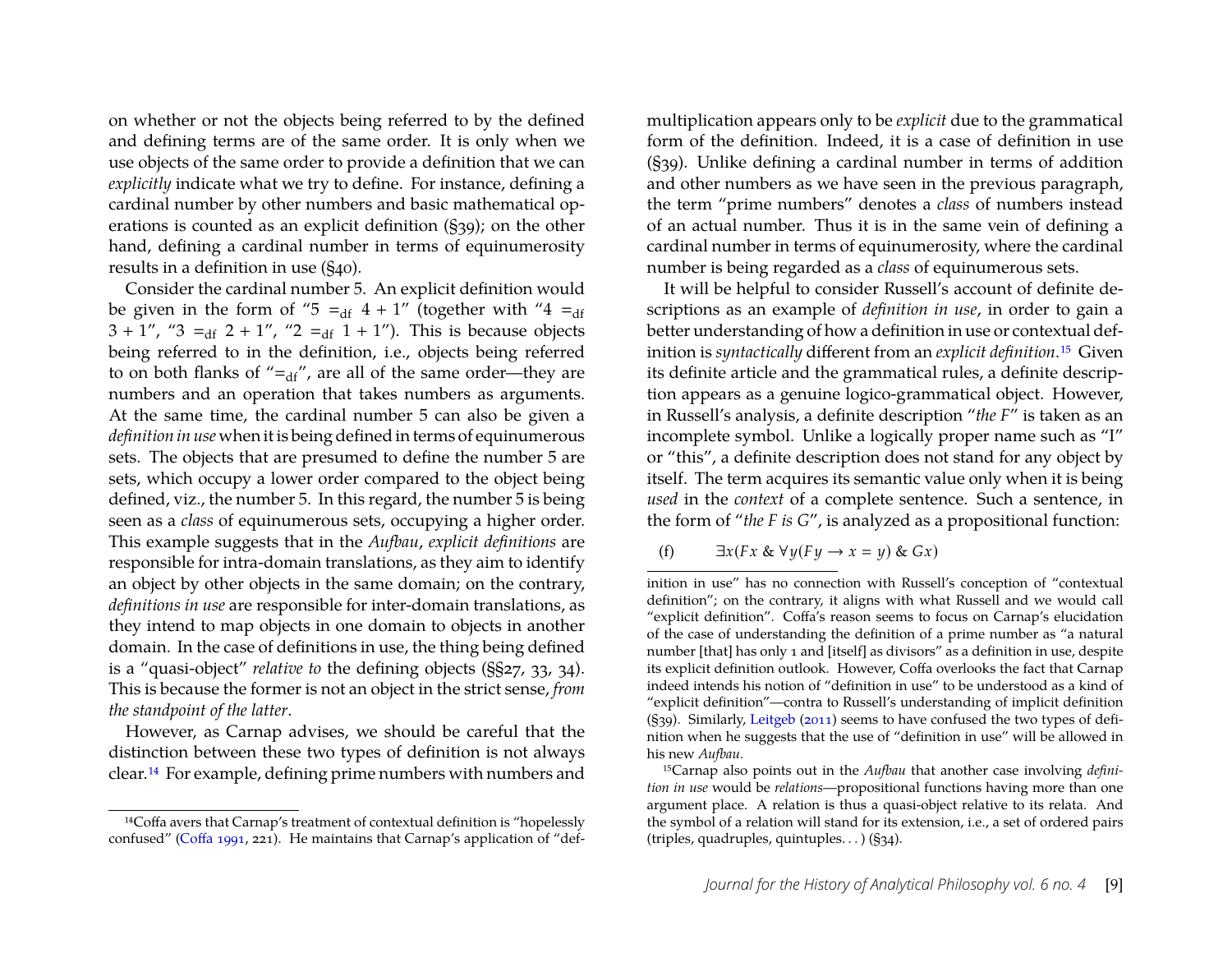Under this analysis, the definite description becomes a quasiobject. It stands for a class instead of any particular individual when it is being used in a statement, even though in many cases there is only one member in the class. No definitional correspondence of the original term "*the F*" can be singled out in [\(f\)](#page-9-2), the analysans. In other words, there is no "object" "*the F*" stands for that we can *explicitly indicate*.

Let me introduce some terminologies to illustrate the syntactical difference between explicit definitions and definitions in use. Following [Gupta](#page-22-12) [\(2015\)](#page-22-12), I analyze a definition in normal form " $X: \ldots X: \ldots =p_f --- - -$ " into three different components:

- 1. The *defined term*: the term being defined, i.e., "*X*";
- 2. The *definiendum*: an expression containing the defined term, i.e., ". . . *X* . . .";
- 3. The *definiens*: another expression that is equated by the definition with the definiendum, i.e., " $-$  -  $-$  -".

Going back to Russell's theory of definite descriptions, "*the F*" will then be the defined term "*X*"; "*the F is G*" will be the definiendum ". . . *<sup>X</sup>* . . . "; and its analysans [\(f\)](#page-9-2), i.e., "∃*x*(*Fx* &  $∀y(Fy → x = y)$  & *Gx*)", will be the definiens "-----". Notice that both the definiendum and definiens are unspecified expressions. They belong to the same syntactic category; but what this category is varies from case to case. They may both be sub-sentential expressions or they may both be statements. Moreover, the definiendum may or may not be identical with the defined term "*X*". In the case of *definitions in use*, both the definiendum and definiens will be statements; and the defined term is embedded in the definiendum, which serves as its context of *use*. In the case of *explicit definitions*, the defined term will be identical with the definiendum.

Let me quickly summarize what I have said so far about the difference between the two types of constructional definition in the *Aufbau*. From a semantic point of view, the difference is whether the object being defined is an object proper, or a quasi-object with

reference to the defining objects. From a syntactic point of view, the difference depends on whether the defined term is identical to the definiendum—i.e., whether a synonymous term or a statement of the same meaning is given as definens (precisely what "of the same meaning" means will be discussed later). To reiterate, on the one hand, for*explicit definition proper*, "the new symbol [i.e., the defined term, which is equivalent to the definiendum in this case] is declared to have the same meaning as the compound one. [i.e., the definiens]" (§38). On the other hand, every *definition in use* "indicates that a propositional function which is expressed with the aid of a new symbol means the same as a propositional function which is expressed only with the older symbols" (§40). Both definitions are equally necessary and irreplaceable for the *Aufbau*, since both intra- and inter-domains constructions are needed.

It should now be clear that since autopsychological objects and physical objects essentially belong to two different domains, defining the latter in terms of the former requires *definitions in use* instead of *explicit definitions*. Thus if Quine's complaint with regard to the missing translation of the physical connective "is at" is to be legitimate at all, he can only be read as complaining that Carnap provides no *definition in use* or contextual definition for the connective, rather than *explicit definition*. This is because it is *definition in use* that is required to reduce a higher-order object to lower-order objects (or by the same token, to construct the former from the latter). As Carnap suggests, "*the ascension to a new constructional level takes place always through a definition in use*" (§40; original emphasis).

Furthermore, we should expect that the definition would come in the format of statement-to-statement, instead of a term-to-term phenomenal correspondence that is substitutable for the physical connective in all occurrences without altering the grammaticality of the original statements. *Definition in use* allows the translation to be carried out in the form of "constructional transformation". As Carnap puts it: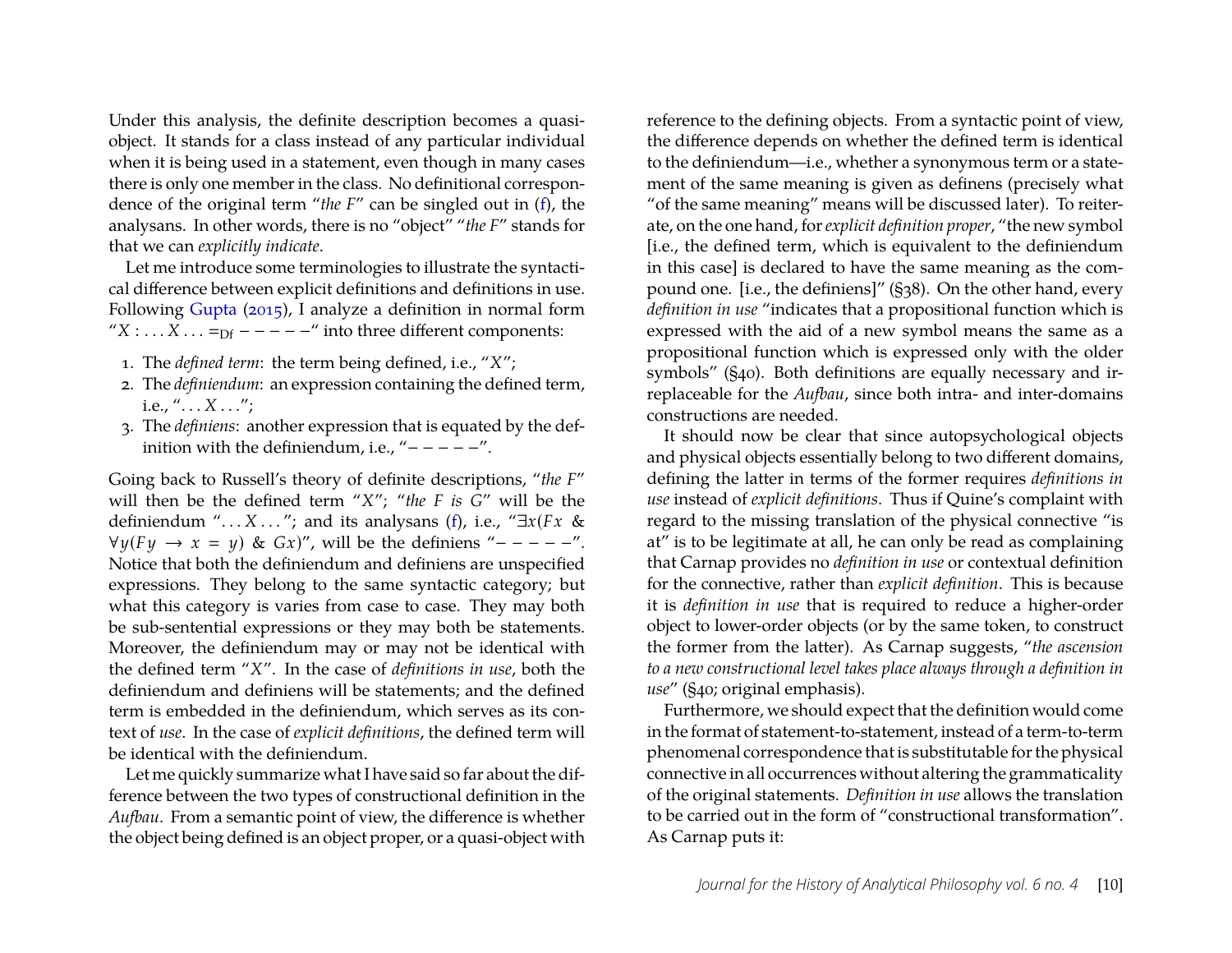If *a* is reducible to *b*, *c*, then the propositional functions *K*, *L*, . . . about *a* are coextensive with the propositional functions *K'*, *L'*, which are exclusively about *b*, *c*. The *constructional transformation* (i.e., the elimination of the object *a* with the aid of its constructional definition) consists in the transformation of the propositional functions  $K, L, \ldots$  into  $K', L' \ldots$ . (§50)

However, in the Preface to the Second Edition of the *Aufbau* and a similar passage from his "Intellectual Autobiography" in the Schilpp volume,<sup>[16](#page-11-1)</sup> Carnap seems to suggest that the construction of the physical world from autopsychological objects falls short of the standard of the *Aufbau* precisely because the general principles he adopts fail to provide the requisite "explicit definitions". This goes against the above conclusion that what is crucial at this stage should be *definitions in use* instead of *explicit definitions*.

Here we should be aware that the notion of "explicit definitions" is in fact ambiguous in the *Aufbau*. To save Carnap from a blatant self-inconsistency, here "explicit definitions" should be understood as "explicit definitions in the wider sense" (as contra "implicit definition": §39) instead of "explicit definition proper" (as contra "definition in use") we have been discussing under the guise of "explicit definition" so far.

The ambiguity of "explicit definitions" in the *Aufbau* is puzzling. In fact, the ambiguity survives in his 1934 *The Logical Syntax of Language*.[17](#page-11-2) And it is unclear when exactly Carnap began to use the term "contextual definition" to refer to *definition in use* and reserve the term "explicit definition" exclusively for *explicit definition proper*. In his later writings such as *Meaning and Necessity* [\(1947\)](#page-22-14) and "Meaning Postulates" [\(1952\)](#page-22-15), Carnap sharply distinguishes the two notions—long before the Preface to the Second Edition as well as the "Intellectual Autobiography" in the Schilpp volume, which were written in 1961 and 1963 respectively.[18](#page-11-3)

After all, it should be clear now that "explicit definitions" Carnap refers to retrospectively in these two writings can only be *explicit definitions in the wider sense*, and in particular, *definitions in use*, since he is concerned with defining objects in the physical domain by objects in the autopsychological domain. Moreover, the syntactical difference between these two types of definition also suggests that Quine's objection in "Two Dogmas" is directed correctly at *definitions in use*, for what he asks for is a statementto-statement instead of term-to-term translation. Quine writes:

Radical reductionism, conceived now with *statements* as units, sets itself the task of specifying a sense-datum language and showing how to translate the rest of significant discourse, statement by statement, into it. Carnap embarked on this project in the *Aufbau*. [\(Quine 1951,](#page-23-1) 36; emphasis added)

#### <span id="page-11-0"></span>**5. Definability: Co-extensiveness**

Once it is clear that *definition in use* is responsible for the translation of the physical connective "is at", we can proceed to answer the second question, namely, in what sense the *Aufbau* fails *in*

<span id="page-11-1"></span><sup>16</sup>Carnap writes [\(1963,](#page-22-5) 19; emphasis added), "As Quine has pointed out correctly, this procedure is different from the methods of concept formation used elsewhere in my book. In general, I introduced concepts by *explicit definitions*, but here the physical concepts were introduced instead on the basis of general principles of correspondence, simplicity, and analogy."

<span id="page-11-2"></span><sup>17</sup>He writes [\(1934/2001,](#page-22-13) 24; original emphasis), "To the *explicit definitions*, in the wider sense in which the word is used here, belong both the explicit definitions in the narrower sense—that is to say those where the definiendum consists only of the new symbol . . . —and the so-called definitions *in usu* [sic]—those where the definiendum contains other symbols besides the new symbol . . . "

<span id="page-11-3"></span><sup>18</sup>In his correspondence with Quine, Carnap first used the term "contextual definition" in a letter dated 25 November 1943, replying to Quine's comments on his manuscript of *Meaning and Necessity* in two earlier letters [\(Creath 1990,](#page-22-9) 360). My conjecture of Carnap's "officially" adopting the term "contextual definition" has to do with the debate concerning the method of extension and method of intension, with which his correspondences with Quine at that period were occupied. However, a full address of the issue is beyond the scope of this paper.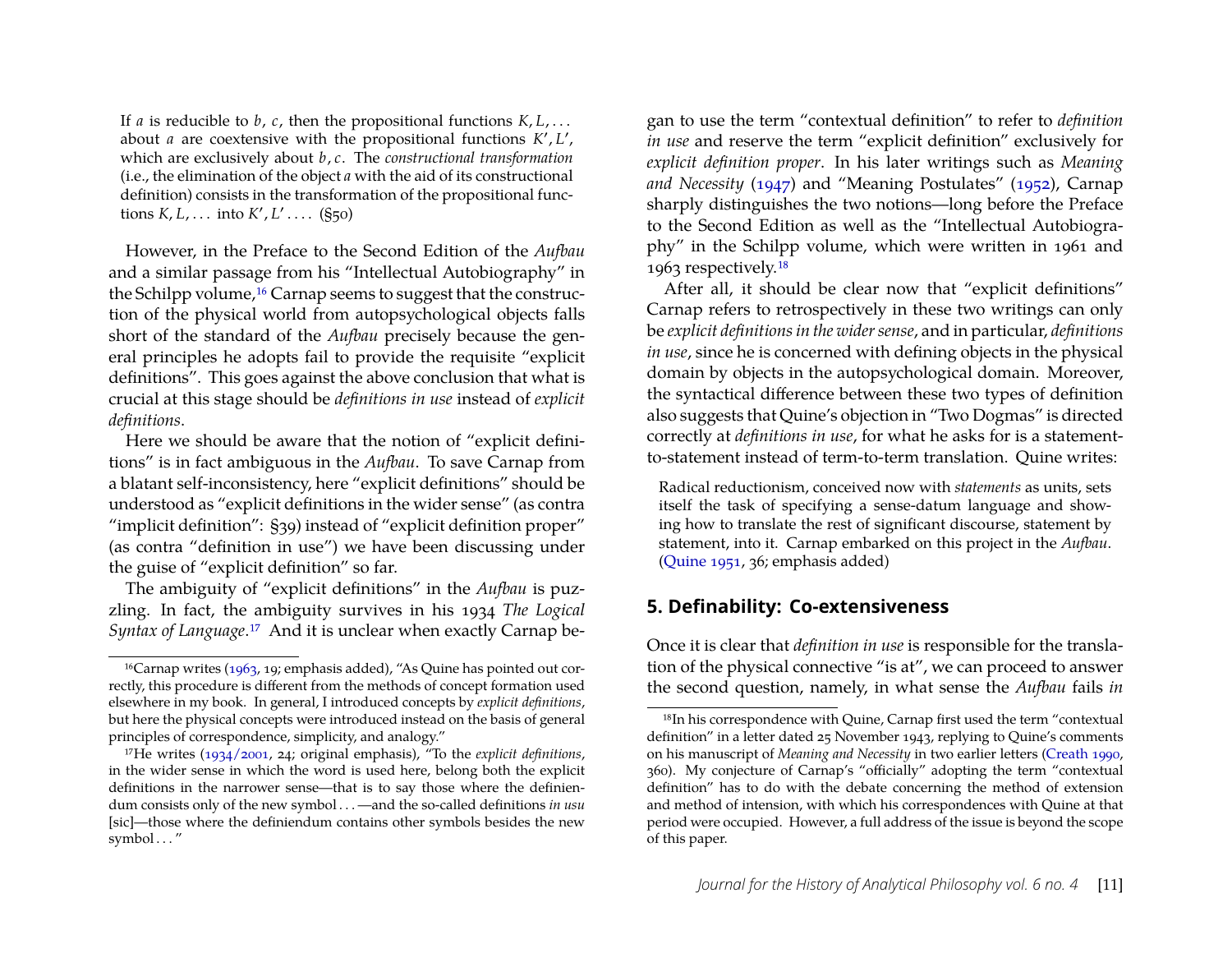*principle* to provide a definition of the connective? This leads us to scrutinize the criteria for successfully defining a term by definition in use. Carnap suggests:

. . . every *definition in use* indicates that a propositional function which is expressed with the aid of a new symbol means the same as a propositional function which is expressed only with the older symbols. By "same meaning", we mean that both propositional functions are satisfied by the same objects. (§40; emphasis added)

The criterion, broadly speaking, is trivial. Of course, the definiendum and the definiens have to have the same meaning in order for the latter to replace the former. However, there are two components in this criterion.

First, there is an *equivalence requirement*, i.e., that the definiendum and the definiens have to have the same meaning. The sameness of meaning here is to be understood as *coextensiveness*—both the definiendum and the definiens, as propositional functions, are to be "satisfied by the same objects". Second, there is an *eliminability requirement*, i.e., the defined term (i.e., new symbol, the connective "is at" here) has to be *eliminated* in the definiens, given that the definiens is expressed *only* with older symbols.

Although they are lumped together in the *Aufbau*, it is important to separate these two requirements in assessing the adequacy of a definition (in use). As [Belnap](#page-22-16) [\(1993,](#page-22-16) 121) points out, we should not ask for elimination indiscriminately in all contexts, for example, co-extensiveness will allow elimination in an extensional context but it may not allow elimination in an intentional or explanatory ("becausal") context. Thus depending on how the equivalence requirement is understood, we should not expect eliminability outside contexts guaranteed by the equivalence requirement.

Moreover, one can have definability without eliminability, for example, in implicit definitions. If we accept that a logical connective is being defined by its rule of introduction and rule of elimination in a natural deduction system, then we may agree that we have successfully "defined" the logical connective without at the same time knowing how to eliminate it in all occurrences. Therefore, the two requirements are not necessarily tied together.

Going back to Quine's complaint that the canons "counsel us in its *use* but not in its *elimination*", we can conclude that he is particularly concerned with the *eliminability requirement*.[19](#page-12-0) However, given that the *Aufbau* is a "system of *definitions*", it seems more appropriate for us to focus on the general notion of *definability* instead of the specific requirement of *eliminability*, since the latter is not necessary for the former. Simply put, even if we can prove that the canons fail the eliminability requirement in their treatment of physical objects, it still does not show that they do not deliver the requisite constructional definition—unless we can demonstrate that eliminability is necessary for a constructional definition. A comprehensive investigation of the relation between eliminability and definability will go beyond the scope of this paper. But in what follows, I will focus on the equivalence requirement instead of the eliminability requirement; such a move is justified in the current discussion for two reasons.

First, for Quine, eliminability is both a necessary and sufficient condition for definability. As he points out on different occasions, that "[t]o define is to eliminate, to excuse, to exonerate. Statements containing the defined term import no content, no risk of error, not already present in statements lacking the term" [\(Quine 1984,](#page-23-5) 124). For him, "definitions properly so-called" are "definitions with eliminable definienda" [\(Quine 1964,](#page-23-12) 71). Since the equivalence requirement is a necessary condition for definability, showing that the canons' failure in satisfying the latter via a detour to the former will at the same time vindicate Quine's objection against eliminability. Indeed, the two requirements

<span id="page-12-0"></span><sup>19</sup>It should be clear now, by "use" here Quine cannot be referring to the "use" in "*definition in use*", for a definition in use should also satisfy the requirement of eliminability.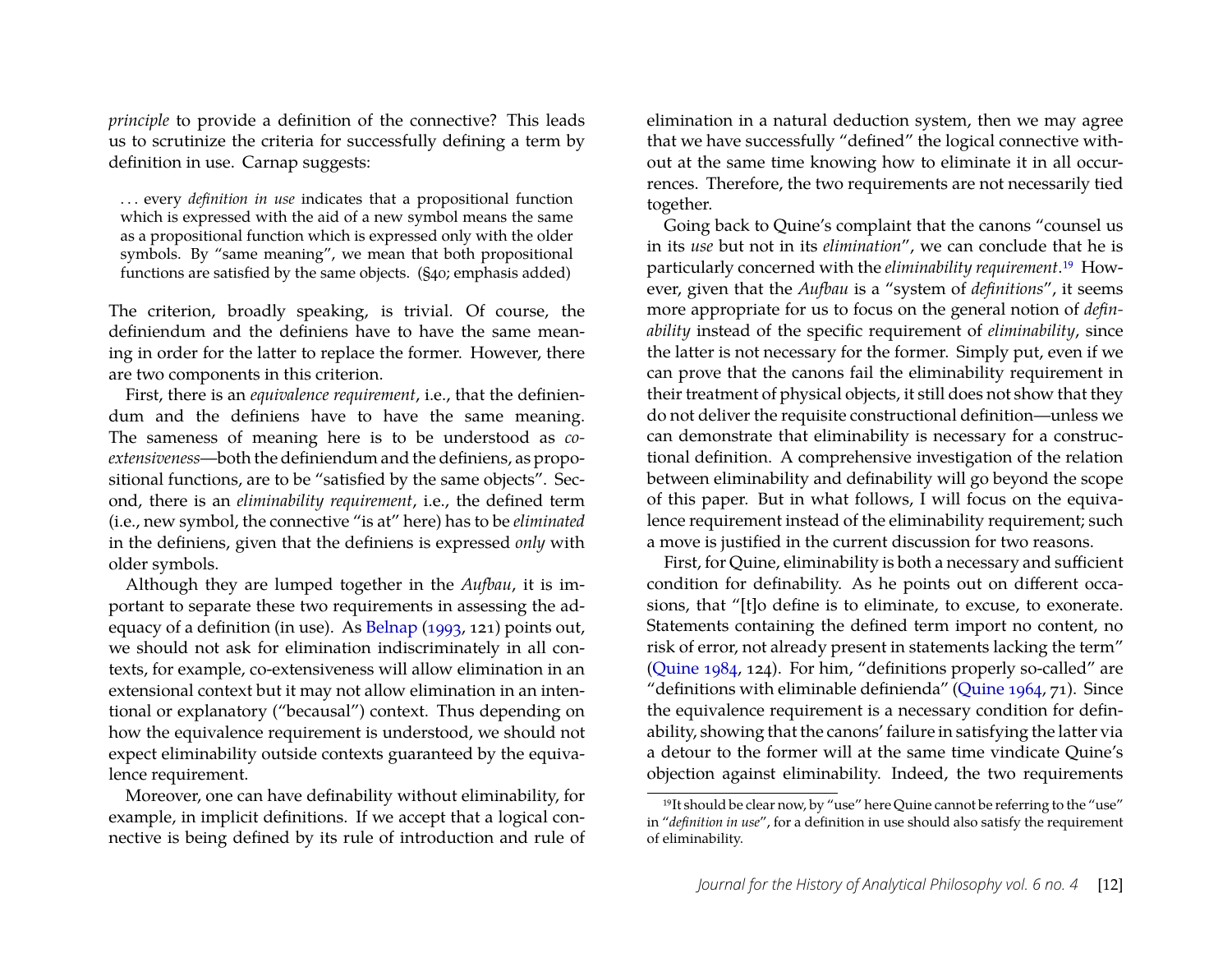are not clearly separated in the *Aufbau* [\(Carnap 1936,](#page-22-17) 464). Thus shifting our focus from eliminability to equivalence would not bring us too far from the original intention of both philosophers.

Second, the equivalence requirement is more fundamental than the eliminability requirement. The latter presupposes the former, but not vice versa. Thus if we can successfully prove that the canons are unable to satisfy the equivalence requirement, we will at the same time provide the reason why they are unable to satisfy the eliminability requirement.

Indeed, what is at stake here is equivalence, not eliminability. Richardson in a recent paper suggests that "[i]f we think less linguistically", we can simply read the statement "quality *q* is at *x*; *y*; *z*; *t*" as a quintuple  $\langle q, x, y, z, t \rangle$ . In this regard the issue of eliminability of "is at" simply disappears for there is nothing needed to be eliminated in the new notation, as the quintuple "is a set that does not take us beyond the resources of type theory and the autopsychological to form" [\(Richardson 2016,](#page-23-9) 5). But this obviously does not resolve the present problem, since what we want to know is whether or not the value assignment to this quintuple ordained by the canons is correct. What we really care is *under what condition* a term can be eliminated in a purported translation, and this has to do with the equivalence requirement.

To understand why the canons fail to meet the equivalence requirement of *co-extensiveness* and fall short of performing the job of an adequate definition in use, let us look at how these canons are supposed to instruct the assignment of the two-dimensional sensory quality to four-dimensional "world points".

As Carnap suggests, "assignments should be in accordance with the experiences as far as possible, there should be a minimum of change in the course of time, and a maximum of regularity" [\(Carnap 1963,](#page-22-5) 19). Yet, these rules are at best "principles of correspondence, simplicity and analogy" [\(Carnap 1963,](#page-22-5) 19). Unlike any operating rule that provides a definite translation, these canons focus on the maximization/minimization of various features in guiding how sense quality should be assigned to four-dimensional "world points". More specifically, they bring in pragmatic concerns such as state-identity and process-identity (§132). As Quine recaps on another occasion:

. . . minimization requires us to go back and reconsider past spatial allocations of qualities in the light of later ones. We are given a canon of procedure, and a brilliant one, but not one that makes the theory of the external world translatable into the language of sense experience. [\(Quine 1995,](#page-23-3) 13)

Quine's complaint is that this procedure can at most provide us a translation that is open for revision, as he points out, "with growth of experience the truth values were to be progressively revised in the same spirit" [\(Quine 1951,](#page-23-1) 37).

However, I do not think that the open-endedness of such a procedure is a real problem here. For why cannot such a procedure lead us eventually to an adequate translation? In saying so of course I am not appealing to a slim hope that perhaps after a sufficiently large number of revisions we may be lucky enough to arrive at the correct translation. Can't we just stipulate one? Indeed the *Aufbau* is "explicative" in spirit. As Carnap affirms, the motivation behind the whole constructional project is to come up with new definitions for the sake of scientific formulation. And these new definitions "should be superior to the old in clarity and exactness, and above all, should fit into a systematic structure of concepts" [\(Carnap 1928/1969,](#page-22-6) v).

But let's not allow ourselves to be carried away by the *interpretative* issue at this moment, as we are still dealing with the *argumentative* question, namely whether Quine's original argument does successfully expose the shortcoming of the *radical reductionism* of the *Aufbau*. The real problem here is that appealing to those canons does not even provide us with a single translation that we can subsequently revise and narrow down. In other words, whether we believe that there exists an objective translation to be discovered or we should decide at a certain point that a particular translation would be adequate for the sake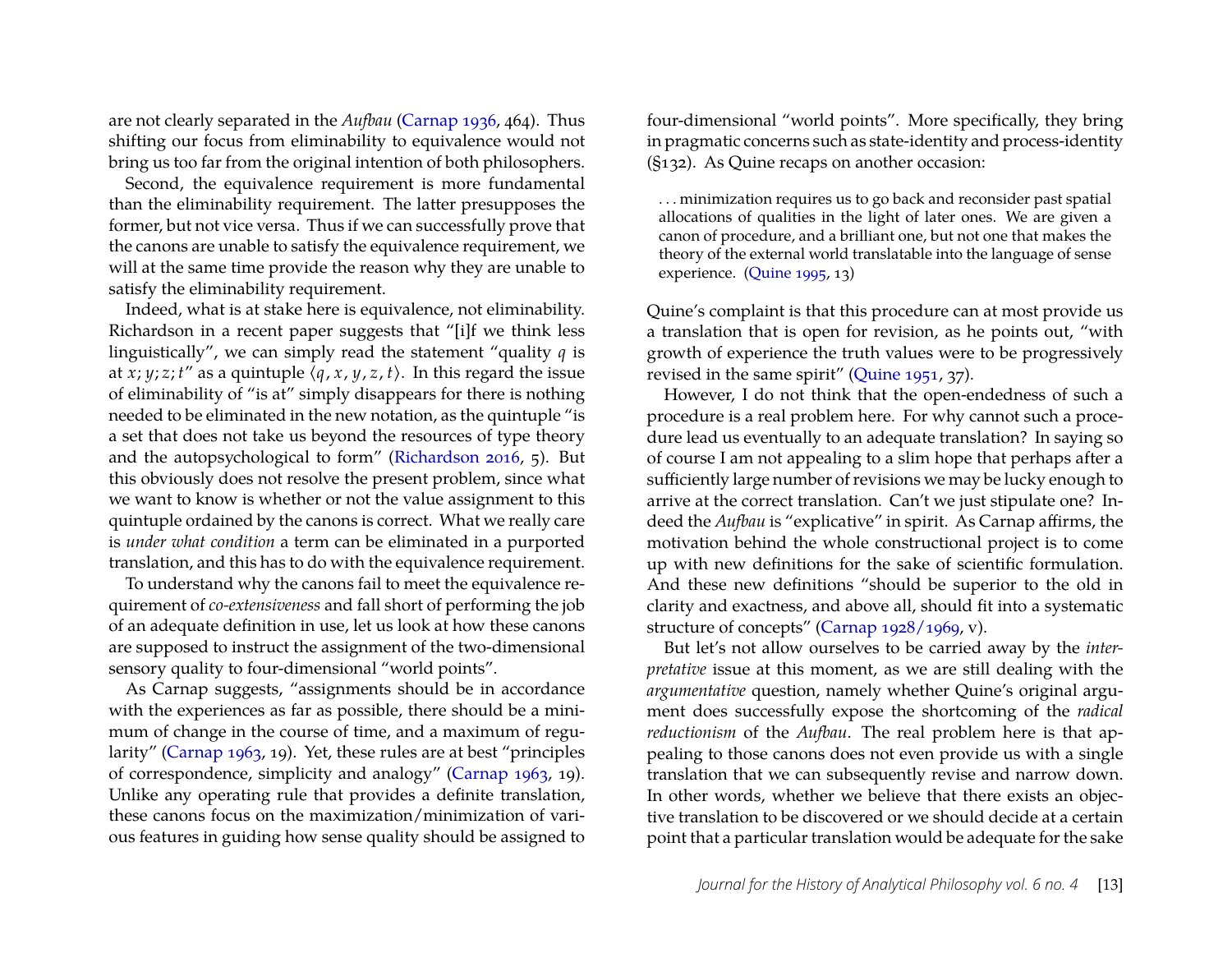of scientific knowledge, the *Aufbau*'s procedure just gives us too many options to start with. Why is this so?

The answer is clear: given that the overarching guideline in working out the translation is to satisfy various factors as much as possible, then we may have more than one way of balancing these factors when these factors come into conflict. These different translation schemes are equally legitimate, insofar as they all balance these factors to the same extent. Nonetheless, there is no warranty that the translations provided by these different schemes will be co-extensive. Given the equivalence requirement, at most one of these translations is correct—but we have no way to tell which. In other words, these canons, which require us to coordinate various features, do not guarantee a *unique* output. The problem of this procedure is not merely that the resulting translation is subject to future revision, but each time it is likely to produce multiple legitimate but conflicting translations.

Of course, one may point out that positing co-extensiveness as an equivalence requirement is far from satisfactory. Intuitively, co-extensiveness does not guarantee the sameness of "meaning", or more accurately, the sameness of verification condition that is at stake here. Indeed, in the Preface to the Second Edition of the *Aufbau*, Carnap has already suggested that we should strengthen this criterion: the co-extensiveness between the definiendum and the definiens should not be accidental but necessary—either in a logical or nomological sense [\(1928/1969,](#page-22-6) ix).

But the problem here has nothing to do with the mismatch between extension and sense. By adopting an extensional method, Carnap does allow statements of different senses to be equally legitimate translations for another propositional function, insofar as they are co-extensive. Carnap has made it clear that what the *Aufbau* aims to preserve is logical significance but not epistemic sense.[20](#page-14-0) The fundamental problem in consulting these canons in question is that they cannot even give a unique *co-extensive* translation. Thus strengthening the equivalence requirement will not solve the problem, for it will only result in a standard further unreachable for these canons, which are already too weak to satisfy the original requirement of co-extensiveness.

But what if we weaken the requirement? Can we safeguard the use of these general principles or canons? Goodman argues that co-extensiveness is in fact too strong a requirement for the system of *Aufbau*. As he points out, the *Aufbau* should be understood as "a 'structural description' rather than as a book of synonyms or as a full-color portrait of reality" [\(Goodman 1963,](#page-22-18) 555). The equivalence relation in a constructional definition, i.e.. " $=$  $Df''$ , is therefore to be understood as "is here to be mapped as" [\(1963,](#page-22-18) 554) instead of a straight identity that "claim[s] a literal and exclusive truth" between the definiendum and the definiens. Goodman suggests that a more pertinent requirement would be isomorphic equivalence "in a certain specific way" [\(1963,](#page-22-18) 556). In other words, perhaps we can stipulate an equivalence requirement that is weaker than co-extensiveness. This suggestion, I believe, concurs with Carnap's intention. And it is conducive to the goal of explication I briefly mentioned above.

However, it is doubtful whether the use of general principles can satisfy even a weaker equivalence requirement. Suppose we only require that a legitimate translation retain a certain semantic value *s* of the original physical statement. By appealing to principles that aim at maximizing/minimizing certain pragmatic factors, we will once again run into the same situation where different schemes of maximization/minimization are equally legitimate, given that they satisfy the pragmatic consideration to the same degree. Nonetheless, they may deliver translations with different values of *s*. What is at stake here is whether our translational scheme will always give us a translation of unam-

<span id="page-14-0"></span><sup>&</sup>lt;sup>20</sup>"Since the construction of an object in the constructional system has always to do only with logical value and not with epistemic value (§50), a construc-

tional definition which employs the indicator of an object and which thus produces a logical translation achieves exactly what we demand of it." (§51)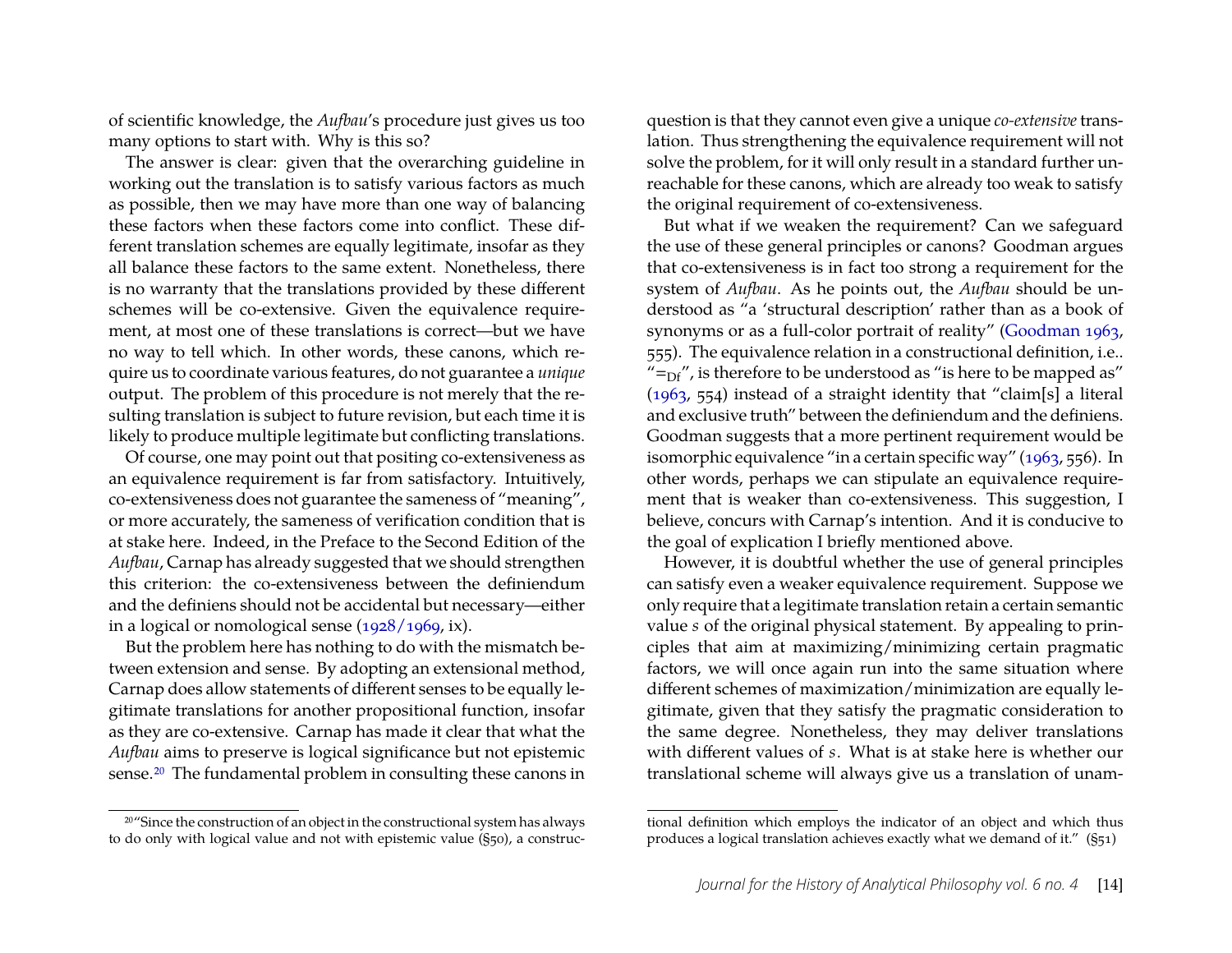biguous value. But general principles or canons, which take into account different pragmatic concerns, do not guarantee that this basic requirement can be met.

Yet, there remains the possibility that by adopting a weaker equivalence requirement, Carnap may not need to switch to the use of general principles. Here I cannot undertake a thorough examination of such possibility, but it should be clear now why a leap from operating rules to general principles is an intriguing issue for the *Aufbau*. It is to this question I now turn.

#### <span id="page-15-0"></span>**6. General Principles vs. Operating Rules**

The discussions in the last two sections show that the use of canons or general principles does not live up to the standard of the *Aufbau*'s radical reductionism. This is because instead of providing a strict statement-to-statement translation, these canons ask us to work out the translation by harmonizing different pragmatic factors. Such a strategy is likely to provide multiple translations, and these translations are not necessarily co-extensive. Given that co-extensiveness is what the *Aufbau* posits as the equivalence requirement for definition in use, the canons are unable to deliver the requisite translation. Hence, these canons fail "in principle" to translate statements about the physical world into statements about one's immediate experience.  $(P_3)$  is therefore vindicated.<sup>[21](#page-15-1)</sup>

In this section I will examine  $(P_1)$  and  $(P_2)$ . As I have pointed out earlier, they are claims that Quine overlooks in his objec-

tion. [\(P1\)](#page-5-1) suggests that a switch from operating rules to general principles is necessary; [\(P2\)](#page-5-2) suggests that the general principles Carnap adopts for the *Aufbau* are the best possible general principles. Without them,  $(P_3)$  itself is not sufficient to prove that the *Aufbau*, as a radical reductionist project, necessarily fails.

Let me begin with  $(P_2)$ . If we can prove that  $(P_2)$  is false, i.e., that the general principles Carnap employs in handling the reduction of physical objects are not the best possible options, then maybe we can rescue the *Aufbau* by equipping it with a better set of general principles. However, a closer look at the argument in the previous sections will soon dismiss this optimism.

In fact, the truth of [\(P3\)](#page-5-0) has nothing to do with the *particular* set of canons Carnap adopts in the *Aufbau*; rather, the failure of the *Aufbau* arises merely from its reliance on a strategy of harmonizing different pragmatic factors to achieve the most satisfactory outcome. Such strategy is simply a common feature associated with the use of general principles, regardless of whether the world one aims to reconstruct is "the laziest" or one with other attributes. Unlike operating rules that lay down definite, strict translation, general principles are concerned with balancing different non-semantic factors. The output of it, as we have seen, may not always be unique and conclusive.

If this is the case, then  $(P_2)$  becomes redundant, for even if we adopt other general principles, the same problem persists—for formally speaking we will still be engaging in the same procedure of harmonizing various factors, even though what these factors are differ. The problem of Carnap's treatment of physical objects in the *Aufbau* results from a procedure relying on general principles *per se*, rather than any particular canons he adopts for this procedure. In this regard, Quine's objection can be trimmed down to  $(P_1)$  and  $(P_3)$  only. What Quine needs to prove is simply that first, a switch from the use of operating rules to the use of general principles is necessary in the *Aufbau* [\(\(P1\)\)](#page-5-1); and second, that the use of general principles necessarily fails to deliver the requisite translation  $((P_3))$ .

<span id="page-15-1"></span><sup>&</sup>lt;sup>21</sup>The argument for  $(P_3)$  should be seen as an independent argument against the second dogma. Quine's own argument against the *Aufbau*'s radical reductionism in "Two Dogmas" is far from substantial. Although Quine suggests that the two dogmas are "at root, identical", the argument I put forward to demonstrate the shortcomings of the general principles in the previous section has nothing to do with the circularity of dubious intensional notions such as "synonymity", "necessity" or "linguistic rules" that Quine relies on in attacking the first dogma. As it is clear that what is at stake here is the incapability of these general principles to satisfy the extensional criterion of the *Aufbau*.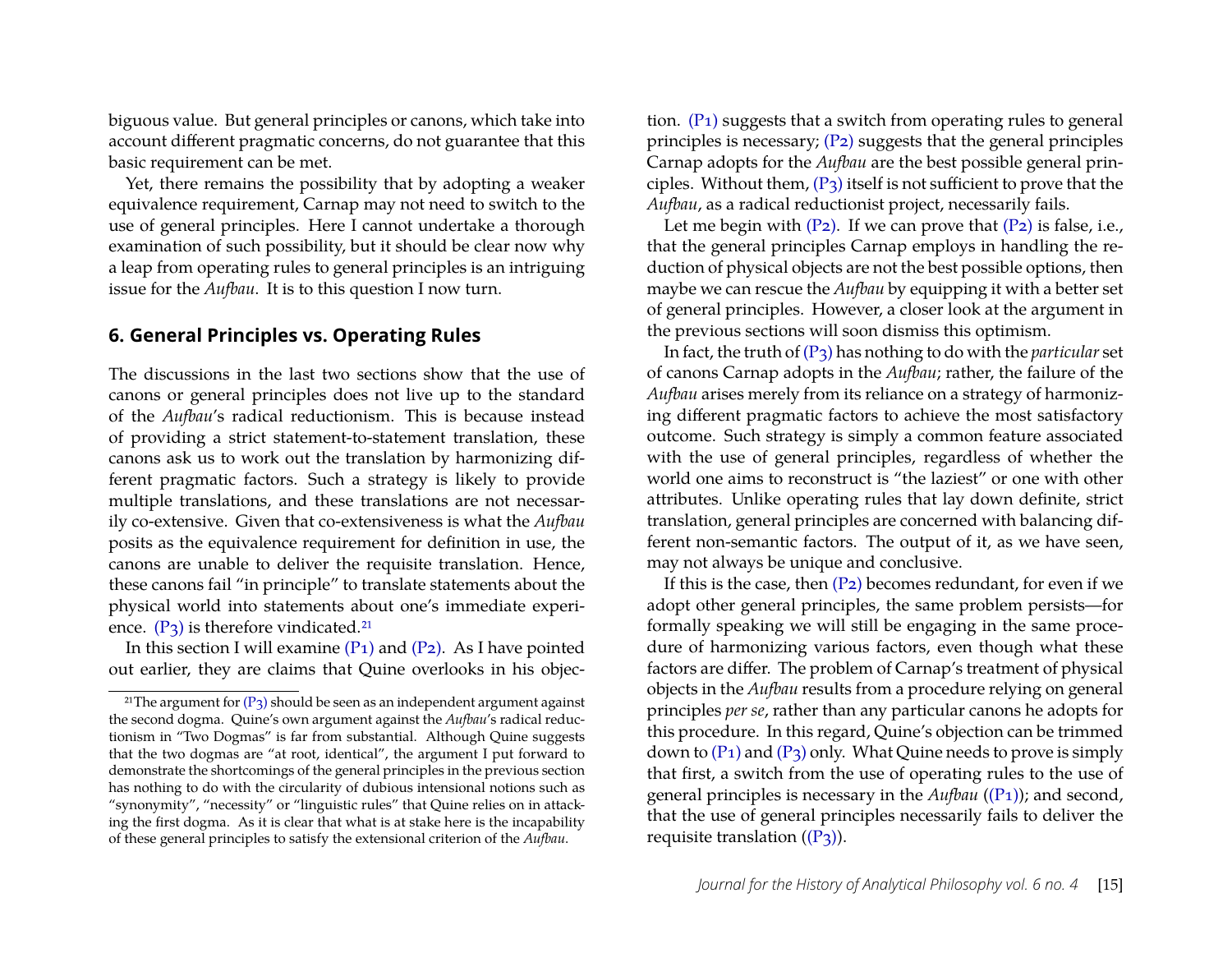Nevertheless, examining [\(P2\)](#page-5-2) is crucial for addressing Quine's objection. For without fully appreciating the role of those canons that Carnap actually adopts in the *Aufbau*, it is hard to see whether a switch from operating rules to general principles is justified in the *Aufbau*. This issue, as we will see, is also closely connected with the *interpretative* question of Quine's objection.

In what follows I am going to examine why Carnap prefers the use of this particular set of canons to other alternatives in constructing the physical world from sense data. But this is not to offer a comprehensive comparison of Carnap's own strategy with other possible options. Rather, by drawing our attention to the fact that Carnap is indeed aware that these canons are inferior to the operating rules he offers for the constructions of autopsychological objects, I aim to provide a plausible explanation why Carnap still decides to switch from the operating rules to these canons in the *Aufbau*.

Recall that at this point Carnap is dealing with the assignment of sensory qualities to four-dimensional world points. As Carnap points out, there are two factors affecting the choice of general principles here (§92). First, how the two-dimensional order of the visual field is constructed; second, how, from the two-dimensional order of the visual field, the three-dimensional order of the space of visual things (or the four-dimensional spacetime world) is constructed. Let me discuss them in turn.

First, Carnap points out that there is more than one method in deriving the order of the visual field places. This is because the real process of cognition is overdetermined by rational reconstruction, i.e., more than one determination is legitimate in the sense that each would be sufficient by itself. These various determinations also differ in what they assume to be the basic relation for the spatial order of the visual field. The construction Carnap adopts in the *Aufbau* uses only the similarity of the location sign of proximate visual field places (*Propxl*). However, Carnap admits that different assumptions of cognitive psychology will result in different constructional strategies. For instance,

one may think that these location signs are not comparable hence no similarity is exhibited; or one may assume that the recognition of such similarity is not completely visual but depends on small motion of the eyes, or kinesthetic sensations of the eye muscles; or one may even take a one-dimensional visual focus as fundamental (§92).

Presumably, these different models of visual field construction will result in different ways of constructing the three-dimensional spatial order of physical reality. For example, the last strategy mentioned in the previous paragraph would allow us to skip the construction of the visual organ, as this construction has practical value only in facilitating the two-dimensional order, which is being constructed rather than taken as elementary in this strategy. The important point here is that once physical reality is completely constructed, the two-dimensionality of the visual field can be interpreted and explained by different aspects of physical reality. All these different strategies are legitimate as they all lead to the construction of the same physical reality, albeit via different routes.

Carnap does compare and contrast his own strategy with other ways of constructing the three-dimensional order of the space of visual things from the two-dimensional order of the visual field (§124). Carnap's own method is to construct the entire four-dimensional space-time world at once. This differs from Gerhards' method which proceeds from the construction of an unchangeable world based on individual aspects; it also departs from Russell's method which first constructs visual things individually based on unperceived *possible aspects*, i.e., *sensibilia*; and it rejects Whitehead's method which constructs space and time after the construction of things. According to Carnap, although "our kind of construction of physical points and of the physical space is by no means a fully satisfactory solution" (§124), his method has the advantage of complying with the Russellian maxim, namely "whenever it is possible, inferred entities should be replaced by construction". This is because instead of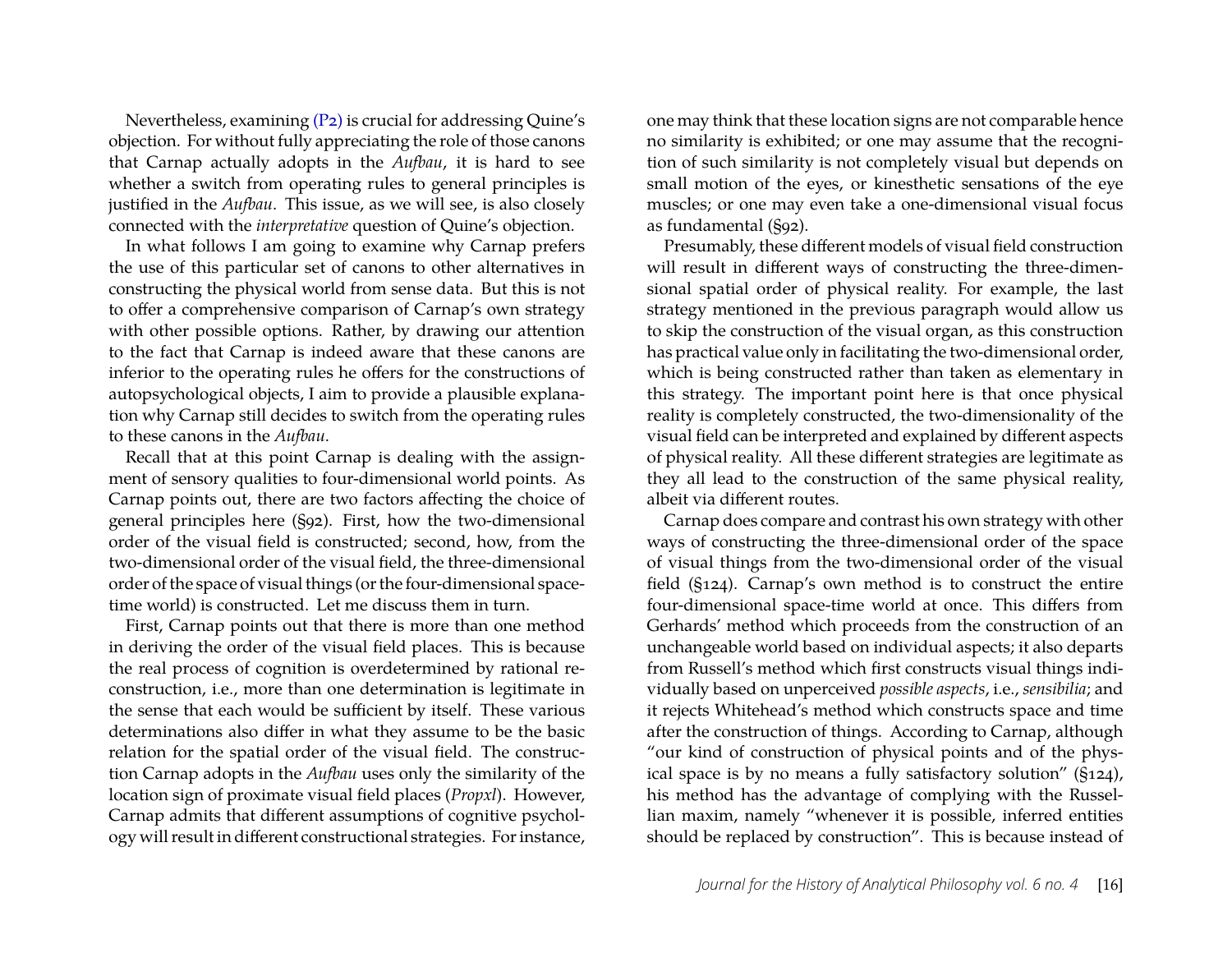"inferring" the "unperceived points and states of a thing" that is required by the other methods, the *Aufbau* proceeds to actually construct them. As Carnap puts it, "we assign quality classes, as well as components of qualities and more complex structures formed from them, to intermediate time points as well, even though no point of view and no elementary experience corresponds to them" (§132).

So for Carnap, there is more than one way to construct the external world, and they differ in what fundamental assumptions they begin with. Now it is unclear whether these other strategies promise us operating rules or similarly rely on general principles. But let us not go into details here, for my aim is neither to evaluate the pros and cons of Carnap's strategy, nor to judge whether his is better than the others. What we should pay attention to is the fact that Carnap is not ignorant about all these other possible strategies. More importantly, he is certain that his strategy of constructing the external world all at once—both space and objects, instead of step by step—has one decisive advantage: it is the one most faithful to the Russellian maxim of logical construction. And this is why he consults that particular set of canons. For example, with regards to analogy, since the central tasks of constructing objects of the external world include accounting for not only their "real, experienced" aspects but also the possible ones, the projection of phenomenal objects to the physical, external world therefore has to appeal to analogy (of what has been previously constructed) in order to vindicate facts about physical objects when they are not featured in an immediate experience. Carnap also points out in the last canon, that even if we have fulfilled the other eleven canons to the largest possible extent, "[w]e shall later on supplement and correct the assignment" (§126). Thus we have a partial explanation of why Carnap switches from operating rules to general principles: he believes that this strategy is most conducive to the original Russellian spirit behind the whole project.

But this is not the whole story, for one may ask, why does Carnap allow the *Aufbau*'s original plan of providing operating rules to be overridden by this particular strategy that requires him to defect to general principles? To put the question somewhat differently: why does Carnap believe that this thorough construction has to be instructed by general principles, but not operating rules instead?

Here I want to draw attention to the fact that Carnap is aware of the deficiency of this strategy. As he admits, "our kind of construction of physical points and of the physical space *is by no means a fully satisfactory solution*" (§124; emphasis added). In fact, Carnap believes that the current stage of knowledge is not mature enough for us to formulate the operating rules or constructional definitions in the language of logic. Nonetheless, he remains hopeful that this can eventually be accomplished, as he writes:

However, in the following outline we shall give only the construction of the lower levels in this language. The reason for this does not lie in the fact that the objects of higher type offer particular difficulties of expression for this language, but in the fact that the problem of constructing the higher objects has itself not been solved with precision and that these constructions therefore can be given only in *bold outline*. As soon as the content of the construction of any object is precisely known, *there are no difficulties in the way of a logistic formulation*. (§95; emphasis added)

Thus Carnap clearly knows that the assignments provided by those canons can only be an approximation of the "logistic formulation" he is after in the *Aufbau*. Moreover, he thinks that the other strategies are equally impotent in formulating the operating rules. If so, then we should see the switch from operating rules to general principles as merely a methodological compromise, or a provisional concession, given the imperfection of our current state of knowledge. In other words, Carnap only intends to use these canons for a preparatory proceeding in figuring out the "content of the construction", but not a wholesale replacement of the operating rules. These canons are not constructional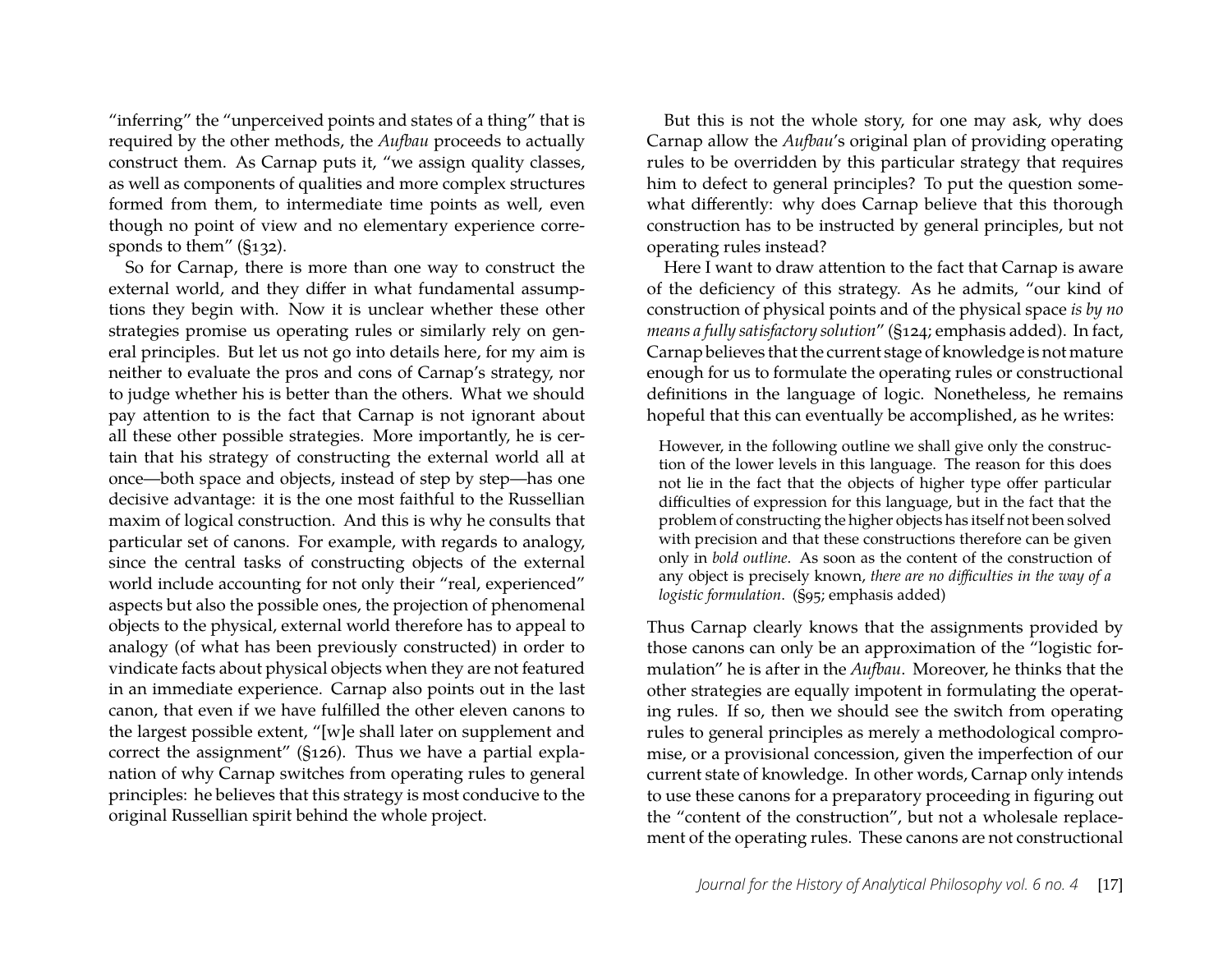definitions and they are never meant to be. Thus the outcomes of these canons are open for revisions. It would be more reasonable to see these general principles as preliminary measures of constructing physical reality instead of the constructions themselves.

So we have the remaining half of the explanation as to why a switch from operating rules to general principles is necessary: since the problem of the external world has not been solved "with precision", we can only defer the final construction to the future when we have a better insight of how it should be done. At this stage we can only opt for a sketch with reference to some general considerations. Thus it is *necessary* for us to take a *detour* from operating rules and rely for the time being upon these general principles.

If the above interpretation is correct, then Quine's objection is wide of the mark. Granted that Carnap remains faithful to the Russellian goal throughout the *Aufbau*, and given that at the same time he makes explicit that the general principles are not up to the standard of providing the required construction, it is more reasonable to see the switch to these general principles as merely a temporary concession. Let's call this an *instrumental* reading of the general principles—they are intended to sort out the constructions so as to prepare for more rigid, logistic formulations.

Under the *instrumental* reading, it would be unfair to accuse Carnap of providing general principles instead of operating rules. This is because Carnap by no means tries to replace the latter with the former, which are below the standard of radical reductionism. Quine's objection thus becomes a straw man not in the sense that radical reductionism is not the real agenda here (as Quine later admits in "Two Dogmas in Retrospect"), but precisely because it *is*, for the objection is legitimate only if Carnap really intends to replace *completely* the operating rules with general principles. Yet the instrumental reading suggests otherwise.

But is it possible for us to justify Quine's objection by taking a non-instrumental, or *unconditional* reading of these canons, i.e., that the canons are posited as wholesale substitutes for the operating rules? Given that Carnap fully realizes that these canons are inferior to the operating rules in delivering the requisite task of construction, this would amount to accusing Carnap of deliberately smuggling a faulty procedure into the system. I think it would be equally uncharitable for us to allege that this is what Carnap does—unless we admit at the same time that he is departing from radical reductionism. If Carnap has prepared to replace the operating rules by general principles once and for all, it would be more reasonable for us to see that Carnap is not fully engaging in a radical reductionist project in the *Aufbau* but an eclectic one ready to embrace at least a moderately holistic epistemology.[22](#page-18-0)

It was a strange one, too, not only because Duhem's point seems so evident, but because Carnap himself recognized it and failed to appreciate its significance. Already in his *Scheinprobleme*, 1928, there is a hint of the Duhemian holism, and that same year in the *Aufbau* the very mechanism of the Duhem effect is strikingly and imaginatively depicted. What I think of in the *Aufbau* is Carnap's account of the assigning of perceived colors to positions in physical space. Direction from the eyes is determined directly by the position of the color in the visual field, but distance from the eye is assigned in the light only of systematic considerations affecting all the assignments together. The guiding principle is the principle of least action: so choose the distances as to minimize the differences of color within short intervals of space and time. This is a very perceptive caricature of the role of simplicity considerations in scientific theory, and it is holistic. It is one of Carnap's deepest insights, and we can only regret that it did not play a fundamental role in his subsequent philosophy. [\(Quine 1984,](#page-23-5) 125–26)

<span id="page-18-0"></span><sup>22</sup>Quine does in fact give a fairer account of the *Aufbau* in "Carnap's Postivistic Travail", a paper that is commonly overlooked. In it, Quine suggests that Carnap's construction of physical objects has in fact incorporated Duhem's holistic thesis (though Duhem is nowhere mentioned in the *Aufbau*)—a thesis that he admits he was ignorant of at the time when "Two Dogmas" was first published in 1951, as he admits later in "Two Dogmas in Retrospect" with respect to an added footnote in the 1963's republication of "Two Dogmas". The passage from "Carnap's Positivistic Travail" is worth quoting in length: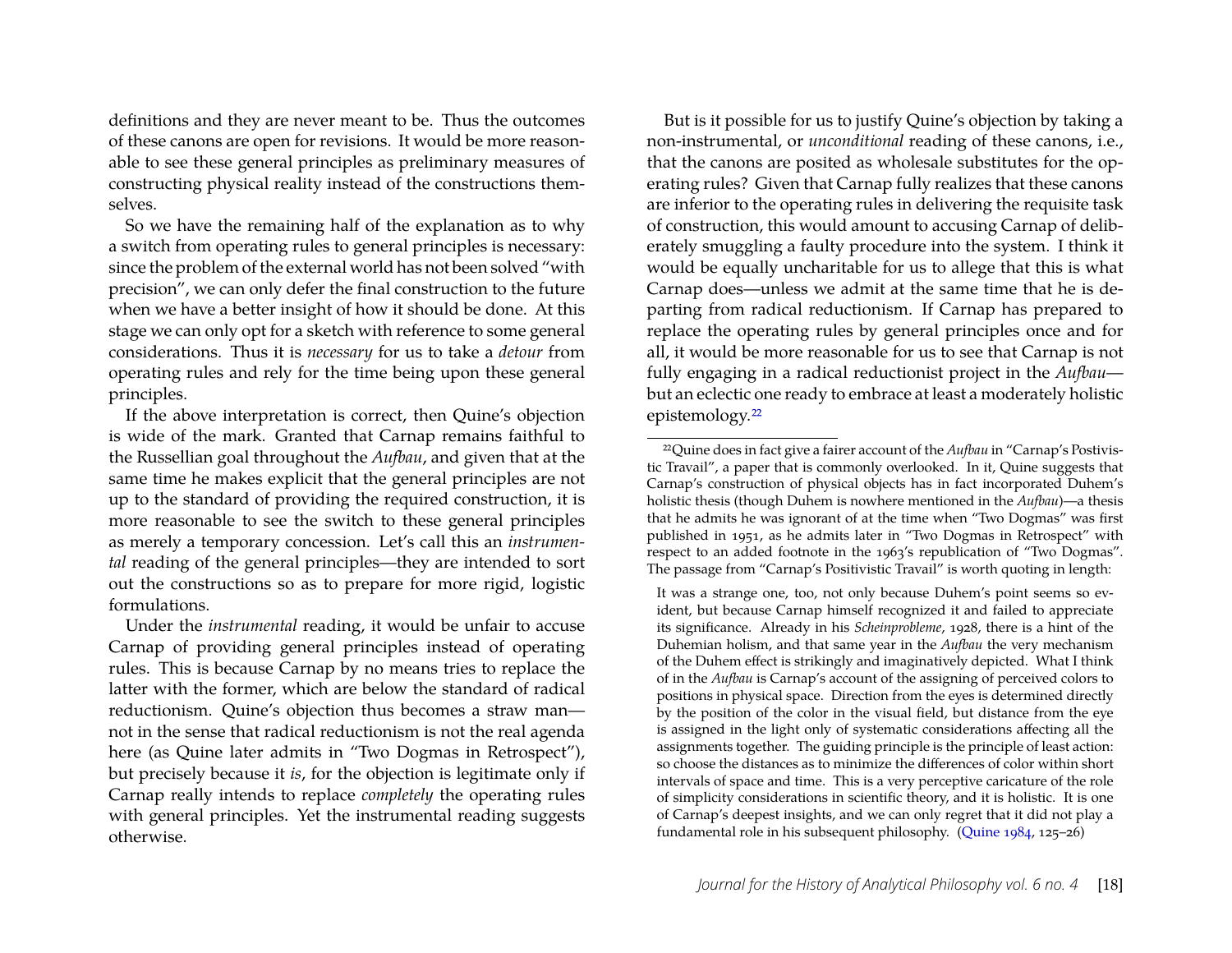#### <span id="page-19-0"></span>**7. Conclusion**

I have shown above that Quine's objection has at most proven [\(P3\).](#page-5-0) [\(P3\)](#page-5-0) indicates no more than the fact that the *particular set of canons* adopted by the *Aufbau* fails to translate statements about the physical world to statements about one's immediate experience. It does not go all the way to show that the *Aufbau itself* fails "in principle" to deliver such statement-to-statement translations. In other words, Quine's objection at most invalidates the "general principles" in fully performing the role of constructional definitions, but it does not show that the missing constructional definitions cannot be eventually worked out. Quine perhaps correctly identifies the source of the problem but he only reveals the limit of *those* "canons", and not the limit of "explicit definitions" as Carnap comes to acknowledge later. This is the result of my investigation into the *argumentative question* of Quine's objection.

In order for Quine's objection to go through, I suggest that we have to address two other claims, namely  $(P_1)$  and  $(P_2)$ . I argue that in order to see whether the switch to general principles in the *Aufbau* is necessary  $((P_1))$ , we need to understand the role Carnap appoints to these principles in the assignment of two-dimensional sensory qualities to four-dimensional "world points"  $((P<sub>2</sub>)).$ 

My examination of [\(P2\)](#page-5-2) shows that the use of general principles in the *Aufbau* is deeply connected with the Russellian maxim of logical construction, which is at the heart of radical reductionism. On the one hand, the specific way of constructing the external world that Carnap adopts, namely to construct it all at once, is motivated by a wish to comply with the Russellian maxim. On the other hand, logical construction requires rigid formulation, which, according to Carnap, is a remote goal for the present stage of knowledge. It is therefore necessary for him to seek refuge in general principles.

This opens up two different readings of  $(P_1)$ , namely an instrumental one and an unconditional one. The former suggests that a *detour* from operating rules to general principles is necessary to work out the raw materials for the constructional definitions; the latter, on the contrary, claims that a *replacement* of operating rules by general principles is necessary.

If we take the unconditional reading and see the general principles simply as reckless substitutes for constructional definitions, then the *Aufbau* does of course deviate from the goal of radical reductionism in its transition from the autopsychological to the physical domain. However, given that Carnap at the same time realizes that these general principles can at best give us a "bold outline" of the constructions, such a reading is uncharitable—for we should in fact take the switch as a decisive statement that renounces the whole radical reductionist project. But then Quine's objection would be incoherent with his reductionist reading of the *Aufbau*.

On the contrary, if we take these general rules as merely instrumental to formulating the operating rules, Quine's objection is no less uncharitable—since the general principles are not meant to replace the operating rules. Of course one may argue that perhaps the rigid logistic formulations cannot be worked out at last, or appealing to general principles is not the best strategy, but then Quine would owe us an explanation as to why these are the case.

The above considerations regarding the switch from operating rules to general principles in the *Aufbau*, of course, do not settle the *interpretative question* of Quine's objection. But they at least show that Quine's objection against the *Aufbau*'s radical reductionism can only be based on uncharitable readings of the *Aufbau*, one way or the other. The lesson to learn is that the argumentative strength of Quine's objection comes in significant conflict with its interpretative correctness.<sup>[23](#page-19-1)</sup> On the one hand, if

<span id="page-19-1"></span><sup>&</sup>lt;sup>23</sup>A more thorough critique along the same lines can be found in "Epis-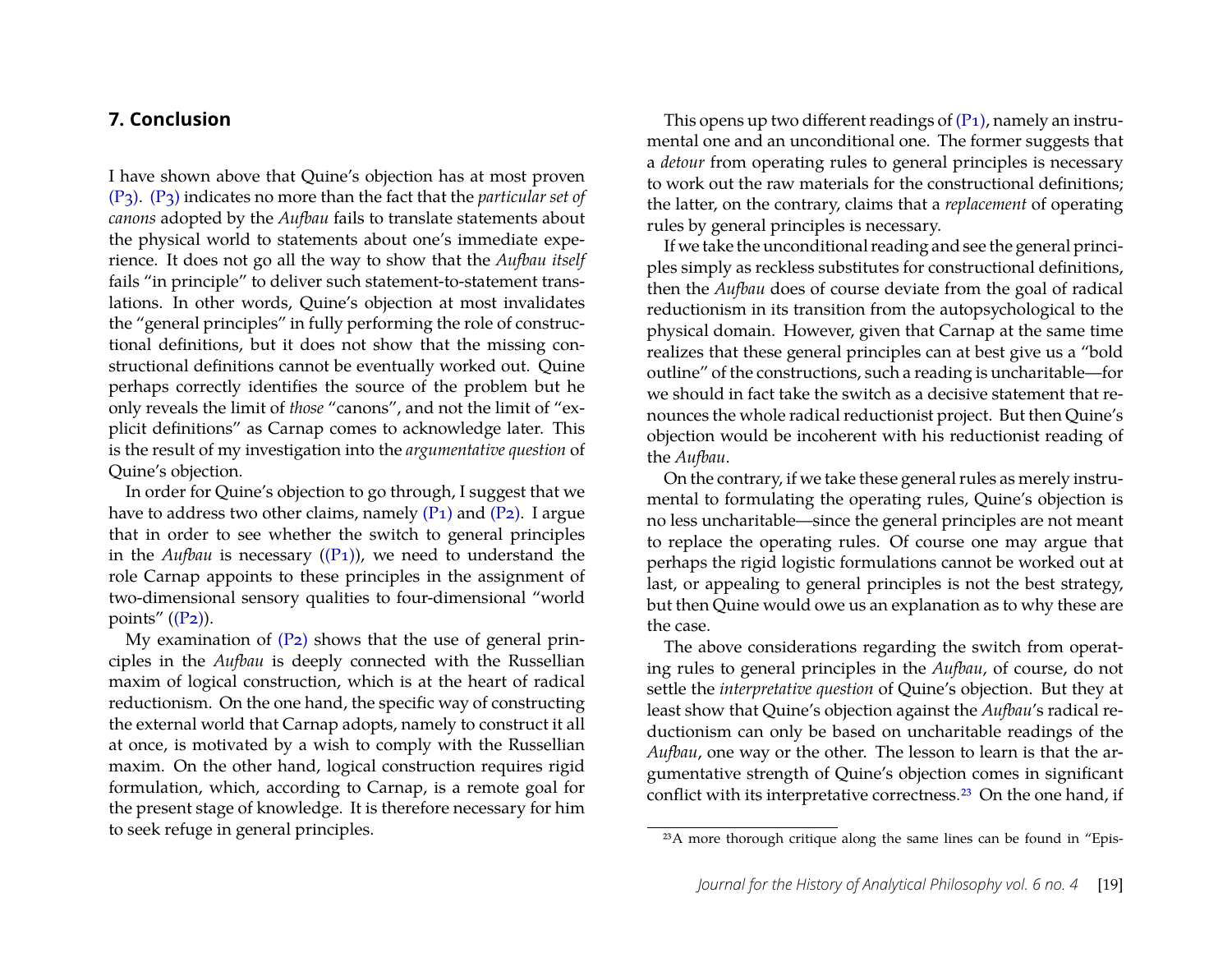the *Aufbau* is truly a radical reductionist project relying on constructional definitions, then the use of general principles is not to be blamed—for it is merely a preliminary measure. On the other hand, if the use of general principles is to be blamed, then we have to admit that these general principles play a central role in the whole system—after all, should we still see the *Aufbau* as a radical reductionist project?

This is not to dismiss the insight of Quine's objection. It is undeniable that Quine correctly points out the anomaly in the *Aufbau*. Furthermore, if the Russellian goal is what Carnap really aims at in the *Aufbau*, then the strategy of proceeding from general principles to operating rules never really works in Carnap's favor. As Carnap has shown subsequently in "Testability and Meaning" [\(1936\)](#page-22-17), "Meaning Postulates" [\(1952\)](#page-22-15) and "The Methodological Character of Theoretical Concepts" [\(1956\)](#page-22-19), it is preferable to introduce theoretical terms by "reduction sentences" rather than by explicit definitions. This weaker form of constructional definition provides a more flexible way to accommodate dispositional properties and law-like statements, which call for replacing the standard of verifiability with one of confirmability. This suggests that radical reductionism is no longer appropriate to characterize our empirical science. While Carnap gives philosophical reasons why operating rules should give way to general principles in the enterprise of science, or more precisely, why in addition to explicit definitions, reduction sentences are also needed, the switch here is no longer instrumental—but unconditional.[24](#page-20-0)

My investigation leaves several questions unanswered. First, can constructional definitions for physical objects be worked out directly if we adopt Goodman's suggestion and replace the equivalence requirement with one even weaker than coextensiveness? Second, if the *Aufbau* is really a "system of definitions", then why can we not simply accept these general principles as providing together an implicit definition of the physical connective "is at"? All these questions hinge on the separation of eliminability from definability, and I can only leave them for another occasion.[25](#page-20-1)

To end this paper, I want to return to an earlier question: so precisely what Carnap did not realize when he was writing the *Aufbau*? What is he referring to when he confesses in the Preface to the Second Edition that "without realizing it, I have already gone beyond the limit of explicit definition"? Is it the *switch* from operating rules to general principles *itself*, or the *illegitimacy* of such a switch?

<span id="page-20-1"></span>25With regard to Goodman's suggestion, my quick reply is that if we give up co-extensiveness as the criterion for the equivalence requirement, it means that we give up at the same time eliminability in extensional contexts. But if eliminability is given up in extensional contexts, it is unclear whether eliminability should still be maintained as a requirement anymore.

temology Naturalized". There Quine contends that while the move from term-to-term explicit definition to statement-to-statement contextual definition is "unassailable" [\(Quine 1969,](#page-23-2) 73) within the boundary of reductionism, the switch from operating rules to more liberal measures, such as "reduction sentences" or general principles, betrays the original intention of reduction in the enterprise of epistemology. He further argues that if reduction were not possible, then it would be more reasonable for philosophers to engage in psychological study of actual concept formations instead of the rational reconstruction of concepts that relies on these liberal measures that fail to provide eliminative definitions. This critique is relevant only to the unconditional reading here, for under such reading we take the *Aufbau* as non-reductive.

<span id="page-20-0"></span><sup>&</sup>lt;sup>24</sup>As Carnap writes in his "Intellectual Autobiography" [\(1963,](#page-22-5) 57):

In addition to the requirement of complete verifiability we must abandon the earlier view that the concepts of science are explicitly definable on the basis of observation concepts; more indirect methods of reduction must be used. For this purpose I proposed a particular form of reduction sentences. In the course of further investigations it became clear that a schema of this simple form cannot suffice to introduce concepts of theoretical science. Still, the proposed simple form of reduction sentences was useful because it exhibited clearly the open character of the scientific concepts, i.e., the fact that their meanings are not completely fixed.

Suppose we understand a logical connective as being *defined* by its respective introduction and elimination rules in a system. These rules, being meaningconferring, do not render the logical connective being defined eliminable.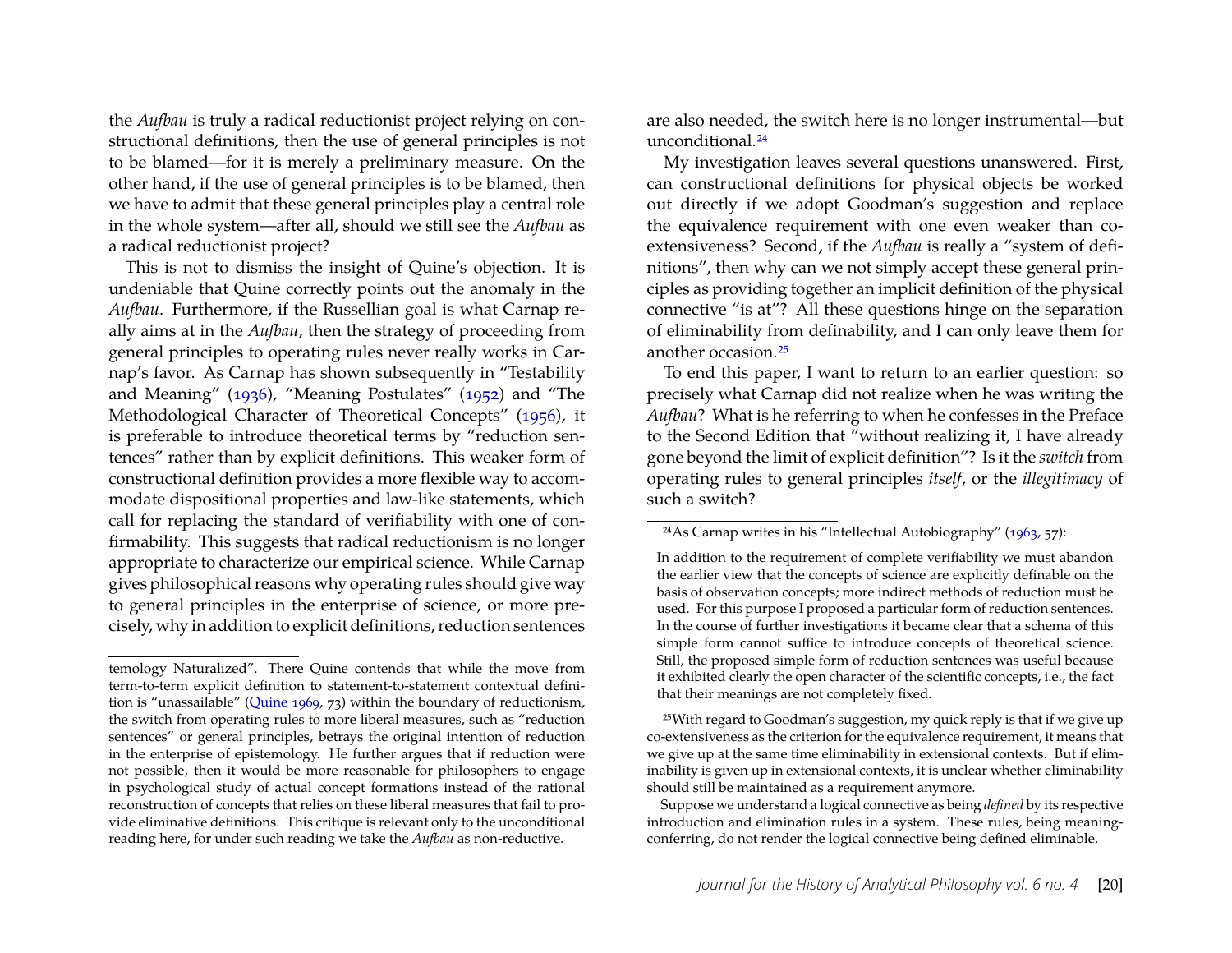Let's consider  $(P_1)$  again, namely the claim that a switch from operating rules to general principles is necessary in the *Aufbau* in constructing the physical world from immediate sensory experience. If we take the instrumental reading of  $(P_1)$ , then it is clear that Carnap is aware of the switch of strategies. More importantly, he does it intentionally and with good methodological reason. Given that he does not intend to replace operating rules with general principles, the switch is therefore not illegitimate at all.

On the contrary, if we take a non-instrumental, unconditional reading of  $(P_1)$ , the move becomes illegitimate from the perspective of radical reductionism. However, Carnap cannot be ignorant about the switch, and more importantly, about the fact that such a switch is deemed to be illegitimate if it is unconditional for he knows perfectly well that the general principles are only inferior surrogates for operating rules.

Thus it seems that Carnap himself is also unclear about the real objective of the *Aufbau*. To worsen the case, I want to point out that there are passages in the *Aufbau* suggesting that these general principles or canons will ultimately give us a complete construction.[26](#page-21-0) Perhaps we should follow Richardson's advice: "we must grant the mismatch between what Carnap says he is doing and what he does at this crucial step" [\(2016,](#page-23-9) 7).

#### <span id="page-21-0"></span>26For example, in §136, Carnap wrote:

#### **Acknowledgements**

I would like to thank the two anonymous reviewers and the editors of this journal for their constructive comments, which greatly improved the manuscript. I am deeply grateful to Bernard Linsky and Jeff Pelletier for their advice and constant encouragement. (In fact, the title's question "Why 'is at'?" was raised by Bernie when discussing "Two Dogmas" in their seminar on the history of analytic philosophy at the University of Alberta in Fall 2015). I am also indebted to Allen Hazen for many inspiring conversations. An earlier version of this paper was presented in 2017 as a PSG talk of the Philosophy Department at the University of Alberta, as well as at the SSHAP Annual Meeting in Calgary. I would like to acknowledge the participants for their feedback and discussion. Last but not least, I would like to thank Kathrin Koslicki, Selcuk Kaan Tabakci and Zi Huang for reading a later version of this paper and making many valuable suggestions.

#### **Ka Ho Lam** University of Alberta kaho2@ualberta.ca

Even if we consider the color spots alone, the application of this procedure brings the assignments very considerably closer to completion. Further supplementations result from the mutual support of the various senses. Through such supplementations, new things and regularities become known, or old ones become better known; with the aid of this information, further supplementations become possible. Thus, we find mutual advancement between the recognition of general laws which hold for things and processes on one hand, and the supplementation of the assignment of qualities to points in the perceptual world on the other.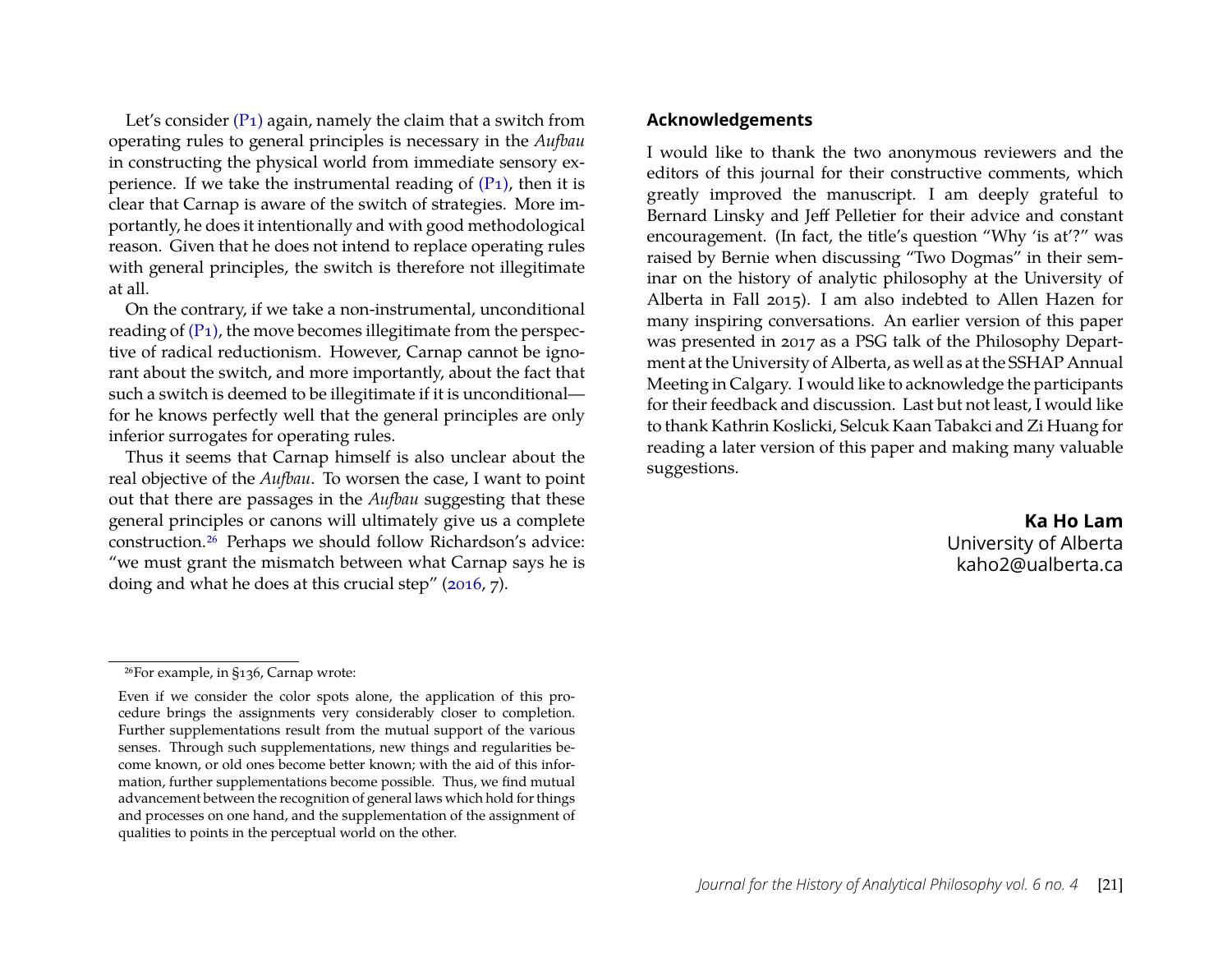#### **References**

- <span id="page-22-16"></span>Belnap, Nuel, 1993. "On Rigorous Definitions." *Philosophical Studies* 72: 115–46.
- <span id="page-22-6"></span>Carnap, Rudolf, 1928/1969. *Der logische Aufbau der Welt*. Berlin: Weltkreis. Translated into English as *The Logical Structure of the World*, by R. A. George. Berkeley: University of California Press, 1967; reprinted 1969.

<span id="page-22-13"></span>, 1934/2001. *Logische Syntax der Sprache*. Vienna: Springer. Translated into English as *The Logical Syntax of Language*, by A. Smeaton. London: Kegan Paul, Trubner & Co., 1937; reprinted London: Routledge, 2001.

- <span id="page-22-17"></span>, 1936. "Testability and Meaning." *Philosophy of Science* 3: 419–71.
- <span id="page-22-14"></span>, 1947. *Meaning and Necessity*. Chicago: University of Chicago Press.
- <span id="page-22-15"></span>, 1952. "Meaning Postulates." *Philosophical Studies* 3: 65–73.
- <span id="page-22-19"></span>, 1956. "The Methodological Character of Theoretical Concepts." *Minnesota Studies in the Philosophy of Science* 1: 38–76.
- <span id="page-22-5"></span>(1963), 1963. "Intellectual Autobiography." In [Schilpp](#page-23-13) [\(1963\)](#page-23-13), pp. 3–83.
- <span id="page-22-3"></span>Coffa, J. Alberto, 1991. *The Semantic Tradition from Kant to Carnap*. Cambridge: Cambridge University Press.
- <span id="page-22-1"></span>Cohnitz, Daniel and Marcus Rossberg, 2006. *Nelson Goodman*. Chesham: Acumen.
- <span id="page-22-8"></span>Creath, Richard, 1982. "Was Carnap a Complete Verificationist in the *Aufbau*?" *PSA: Proceedings of the Biennial Meeting of the Philosophy of Science Association* 1: 384–93.

<span id="page-22-9"></span>, ed., 1990. *Dear Carnap, Dear Van: The Quine-Carnap Correspondence and Related Work*. Berkeley: University of California Press.

- <span id="page-22-20"></span>Damböck, Christian, ed., 2016. *Vienna Circle Institute Yearbook*, vol. 18, *Influences on the* Aufbau. Vienna: Springer.
- <span id="page-22-21"></span>Føllesdal, Dagfinn and Douglas B. Quine, eds., 2008. *Quine in Dialogue*. Cambridge, MA: Harvard University Press.
- <span id="page-22-7"></span>Friedman, Michael, 1987. "Carnap's *Aufbau* Reconsidered." *Noûs* 21: 521–45.
- <span id="page-22-4"></span>, 2007. "The *Aufbau* and the Rejection of Metaphysics." In *The Cambridge Companion to Carnap*, edited by M. Friedman and R. Creath, pp. 129–52. Cambridge: Cambridge University Press.
- Goodman, Nelson, 1951. *The Structure of Appearance*. Cambridge, MA: Harvard University Press.
- <span id="page-22-18"></span>, 1963. "The Significance of *Der logische Aufbau der Welt*." In [Schilpp](#page-23-13) [\(1963\)](#page-23-13), pp. 545–58.
- <span id="page-22-0"></span>Goodman, Nelson and Henry S. Leonard, 1930. "The Calculus of Individuals and Its Uses." *Journal of Symbolic Logic* 5: 45–55.
- <span id="page-22-12"></span>Gupta, Anil, 2015. "Definitions." *The Stanford Encyclopedia of Philosophy*, [https://plato.stanford.edu/archives/sum2015/](https://plato.stanford.edu/archives/sum2015/entries/definitions/) [entries/definitions/](https://plato.stanford.edu/archives/sum2015/entries/definitions/), accessed 27 February 2018.
- <span id="page-22-11"></span>Leitgeb, Hannes, 2011. "New Life for Carnap's '*Aufbau*'?" *Synthese* 2: 265–99.
- <span id="page-22-2"></span>Lewis, David K., 1969. "Policing the *Aufbau*." *Philosophical Studies* 20: 13–17.
- <span id="page-22-10"></span>Linsky, Bernard, 2016. "Logical Constructions." *The Stanford Encyclopedia of Philosophy*, [https://plato.stanford.](https://plato.stanford.edu/archives/win2016/entries/logical-construction/)